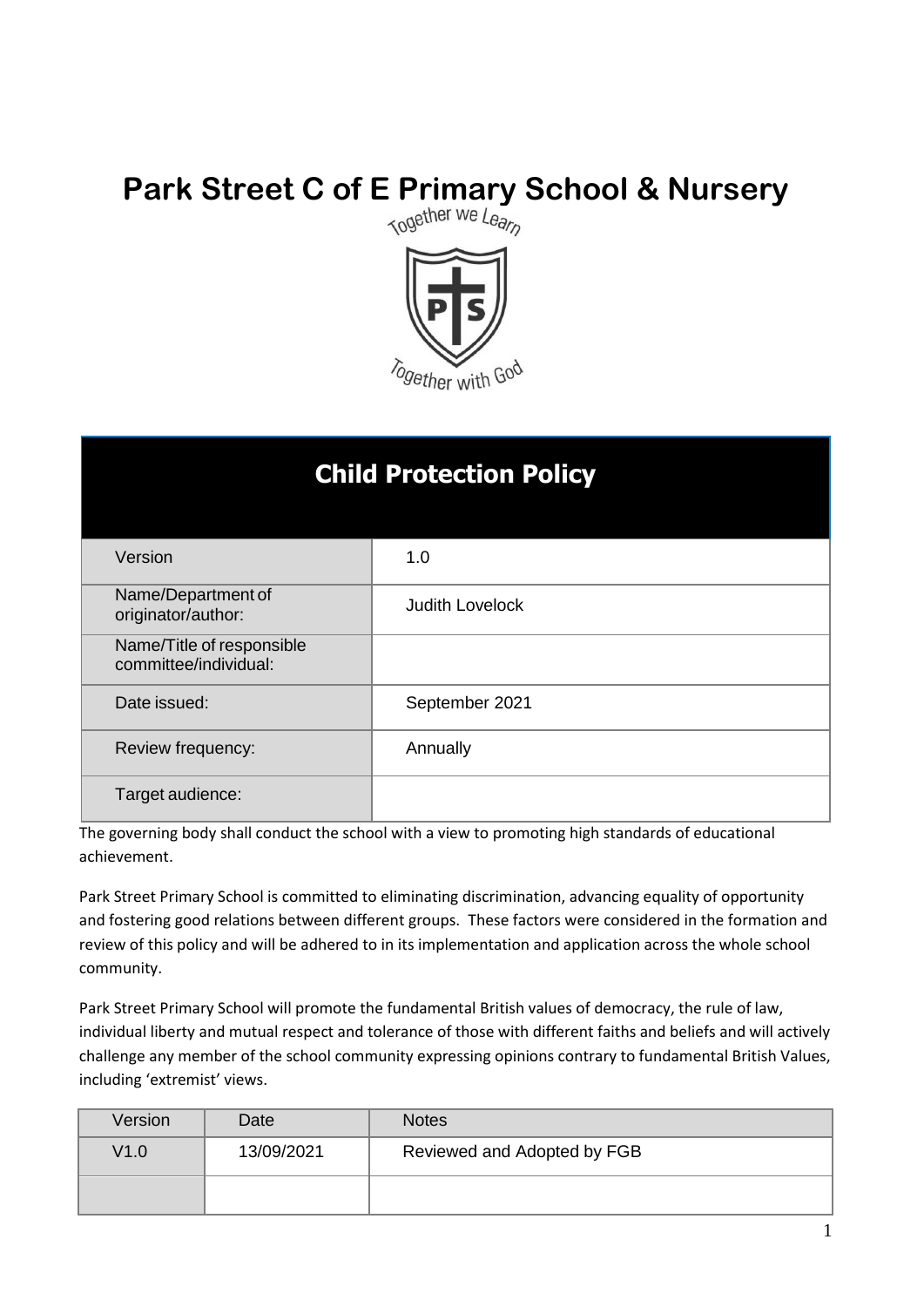#### **Policy Review**

This policy will be reviewed in full by the Governing Body/ Board of trustees no less than annually.

The policy was last reviewed and agreed by the Governing Body/ Board of trustees on September 2020 (Updated March 2021)

It is due for review on 1.9.22

Signature . . . . . . . . . Head Teacher/ Principal

Date ..! / 1 | / 2 |

Signature ....

B. Graham Date 1st November 2021

Chair of Governors/ Board of Trustees

#### **C O N T E N T S**

| 1                       | <b>Introduction</b>                                                                       |
|-------------------------|-------------------------------------------------------------------------------------------|
| $\mathbf{2}$            | <b>Statutory Framework</b>                                                                |
| 3                       | The DSL (DSL) and Deputy DSL (DDSL)                                                       |
| 4                       | The management of safeguarding (Governing Body, proprietors and<br>management committees) |
| $\overline{\mathbf{5}}$ | When to be concerned                                                                      |
| 6                       | <b>Dealing with a Disclosure</b>                                                          |
| $\overline{7}$          | <b>Record Keeping</b>                                                                     |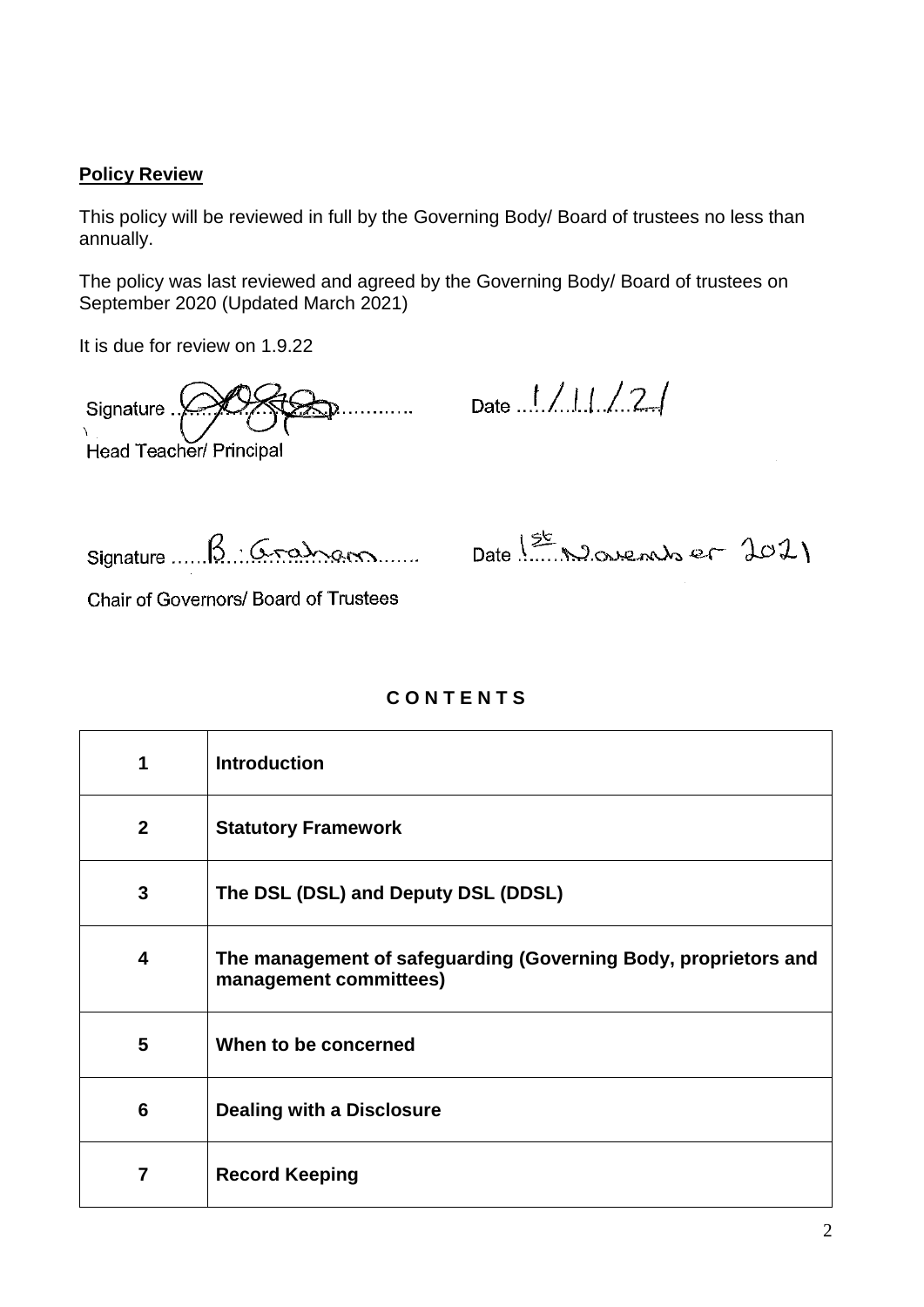| 8                  | <b>Confidentiality</b>                                                                                                                                                                                        |
|--------------------|---------------------------------------------------------------------------------------------------------------------------------------------------------------------------------------------------------------|
| 9                  | <b>School Procedures</b>                                                                                                                                                                                      |
| 10                 | <b>Communication with parents</b>                                                                                                                                                                             |
| 11                 | Allegations of abuse made against adults who work with children<br>and young people.                                                                                                                          |
| <b>Appendix 1</b>  | Link to Keeping Children Safe in Education (KCSIE) DfE, 2021<br>Part One or Annex A: Information for all school and college<br>staff<br><b>Annex B: Further information</b><br>Updates from KCSiE (DfE, 2021) |
| <b>Appendix 2</b>  | <b>Declaration for staff:</b><br><b>Child Protection Policy and KCSIE (DfE 2021)</b>                                                                                                                          |
| <b>Appendix 3</b>  | Actions where there are concerns about a child                                                                                                                                                                |
| <b>Appendix 4</b>  | <b>Operation Encompass – Information sharing from Police regarding</b><br>Domestic Abuse notifications and Children Missing from Education                                                                    |
| <b>Appendix 5</b>  | <b>Ofsted school Inspection Handbook for September 2021</b>                                                                                                                                                   |
| <b>Appendix 6</b>  | Sexual violence and sexual harassment between children in schools<br>and colleges guidance (DfE 2021)                                                                                                         |
| <b>Appendix 7</b>  | <b>Online Safety guidance</b>                                                                                                                                                                                 |
| <b>Appendix 8</b>  | Covid guidance into new academic year 2021-2022                                                                                                                                                               |
| <b>Appendix 9</b>  | GDPR, data protection and Freedom of Information                                                                                                                                                              |
| <b>Appendix 10</b> | List of substantiative changes made from previous CP policy                                                                                                                                                   |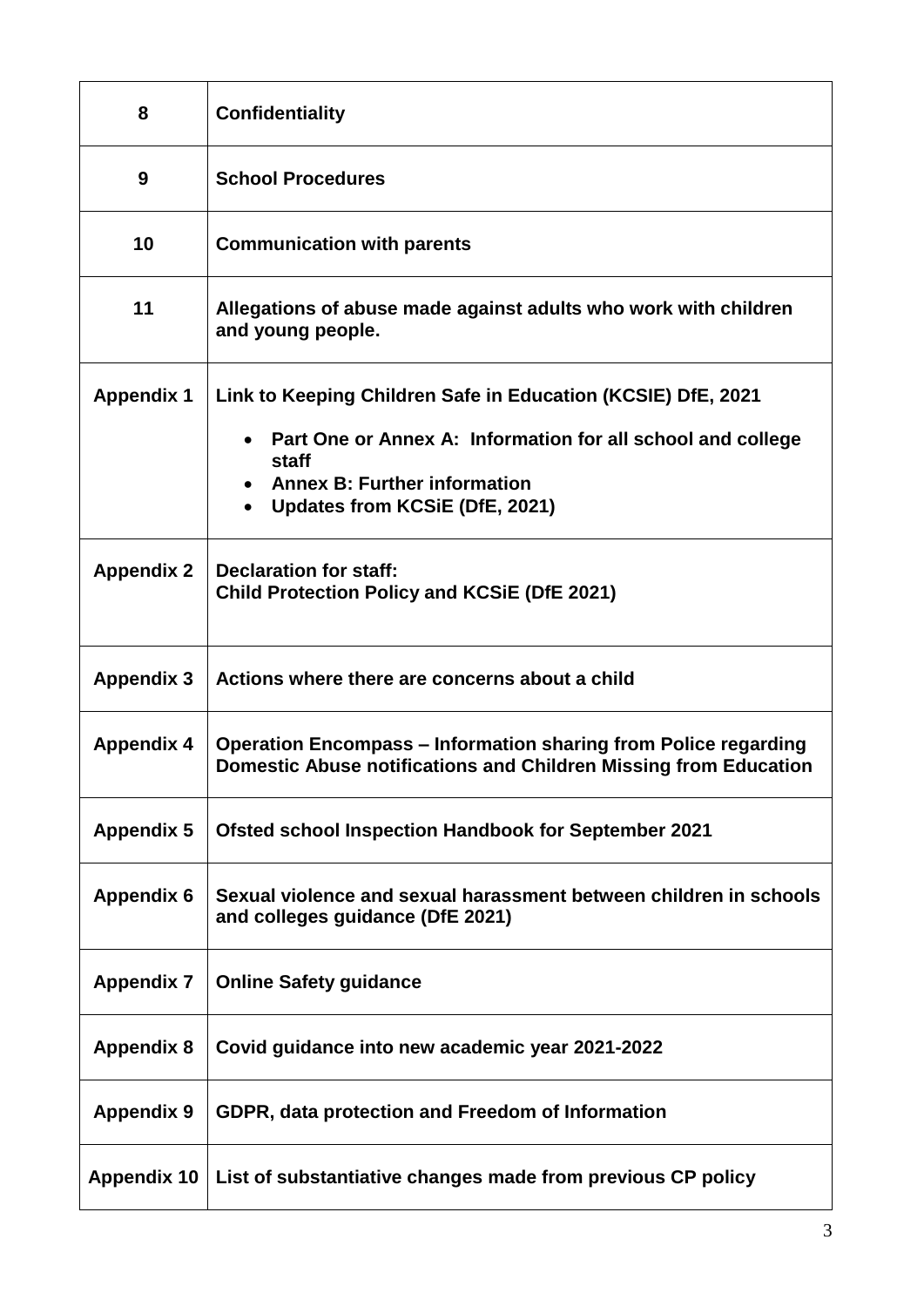#### **1. INTRODUCTION**

Safeguarding is defined as: *protecting children from maltreatment, preventing impairment of children's health or development, ensuring that children are growing up in circumstances consistent with the provision of safe and effective care and taking action to enable all children to have the best outcomes.* (**Working Together to Safeguard Children**, (DfE, 2018), p6)

This Child Protection Policy forms part of a suite of documents and policies which relate to the safeguarding responsibilities of the whole school staff and volunteers. All staff should be aware of systems within their school or college which support safeguarding, and these should be explained to them as part of staff induction. This should include the:

- child protection policy, which should amongst other things also include the policy and procedures to deal with peer on peer abuse;
- behaviour policy (which should include measures to prevent bullying, including cyberbullying, prejudice-based and discriminatory bullying);
- staff behaviour policy (sometimes called a code of conduct);
- safeguarding response to children who go missing from education; and
- role of the designated safeguarding lead (including the identity of the designated safeguarding lead and any deputies).
- copy of Part One Keeping children safe in education (2021) and should be signed to say it has been read and understood.
- Annex A, condensed version of Part one of KCSiE (DfE 2021). It can be provided (instead of Part one) to those staff who do not directly work with children.

| <b>Purpose of a Child</b><br><b>Protection Policy</b>                                 | To inform staff, parents, volunteers and governors about<br>the school's responsibilities for safeguarding children.<br>To enable everyone to have a clear understanding of how<br>these responsibilities should be carried out.                                                        |
|---------------------------------------------------------------------------------------|-----------------------------------------------------------------------------------------------------------------------------------------------------------------------------------------------------------------------------------------------------------------------------------------|
| <b>Hertfordshire Safeguarding</b><br><b>Children Partnership</b><br><b>Procedures</b> | The school follows the procedures established by the<br>Hertfordshire Safeguarding Children Partnership (HSCP);<br>a guide to procedures and practice for all agencies in<br>Hertfordshire working with children and their families.<br>https://hertsscb.proceduresonline.com/index.htm |
| <b>School Staff &amp; Volunteers</b>                                                  | All school and college staff, including supply staff,<br>volunteers and contract workers have a responsibility to<br>provide a safe environment in which children can learn.                                                                                                            |
|                                                                                       | School staff and volunteers are particularly well placed to<br>observe outward signs of abuse, changes in behaviour<br>and failure to develop because they have daily contact<br>with children.                                                                                         |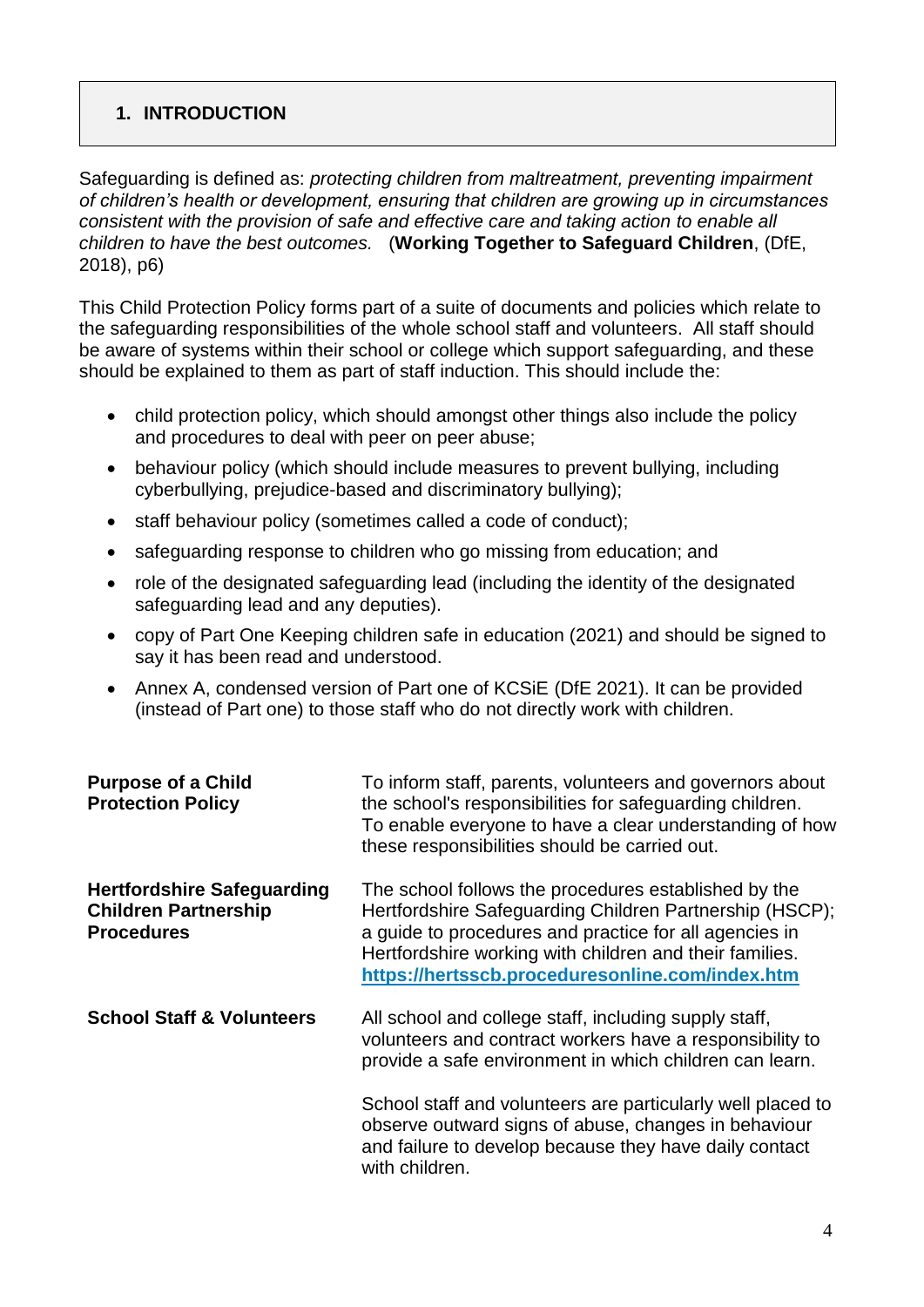|                          | All school staff will receive appropriate safeguarding<br>children training, including online safety (which is updated<br>regularly - Hertfordshire Safeguarding Children<br>Partnership advises every three years), so that they are<br>knowledgeable and aware of their role in the early<br>recognition of the indicators of abuse or neglect and of<br>the appropriate procedures to follow. In addition, all staff<br>members should receive safeguarding and child<br>protection updates (for example, via email, e-bulletins and<br>staff meetings), as required, but at least annually, to<br>provide them with relevant skills and knowledge to<br>safeguard children effectively. |
|--------------------------|---------------------------------------------------------------------------------------------------------------------------------------------------------------------------------------------------------------------------------------------------------------------------------------------------------------------------------------------------------------------------------------------------------------------------------------------------------------------------------------------------------------------------------------------------------------------------------------------------------------------------------------------------------------------------------------------|
|                          | Supply staff, contractors and volunteers will be made<br>aware of the safeguarding policies and procedures by the<br>DSL, including The Child Protection Policy and Staff<br>Behaviour Policy (code of conduct)                                                                                                                                                                                                                                                                                                                                                                                                                                                                             |
| <b>Mission Statement</b> | Establish and maintain an ethos and culture where<br>children feel secure, are encouraged to talk, and are<br>listened and responded to when they have a worry or<br>concern.                                                                                                                                                                                                                                                                                                                                                                                                                                                                                                               |
|                          | Establish and maintain an ethos and culture where school<br>staff and volunteers feel safe, are encouraged to talk and<br>are listened and responded to when they have concerns<br>about the safety and well-being of a child.                                                                                                                                                                                                                                                                                                                                                                                                                                                              |
|                          | Ensure children know that there are adults in the school<br>whom they can approach if they are worried.                                                                                                                                                                                                                                                                                                                                                                                                                                                                                                                                                                                     |
|                          | Ensure that children, who have additional/unmet needs<br>are supported appropriately. This could include referrals<br>to Early Help Services or Child Protection Contacts to<br>specialist services if they are a child in need or have been<br>/ are at risk of being abused and neglected.                                                                                                                                                                                                                                                                                                                                                                                                |
|                          | Consider how children may be taught about safeguarding,<br>including online, through teaching and learning<br>opportunities, as part of providing a broad and balanced<br>curriculum. At Park Street C of E Primary school through<br>the school Relationship and Health (RHE) curriculum and<br>the school Computing curriculum focus to cover the four<br>key areas of risk: content, contact, conduct and<br>commerce Refer to KCSiE(DfE 2021), pg. 31-<br>33. Teaching of safeguarding also comes through<br>assembly and specific activities in visits and visitors.                                                                                                                   |
|                          | Staff members working with children are advised to<br>maintain an attitude of 'it could happen here' and 'it could<br>be happening to this child', where safeguarding is<br>concerned. When concerned about the welfare of a child,                                                                                                                                                                                                                                                                                                                                                                                                                                                         |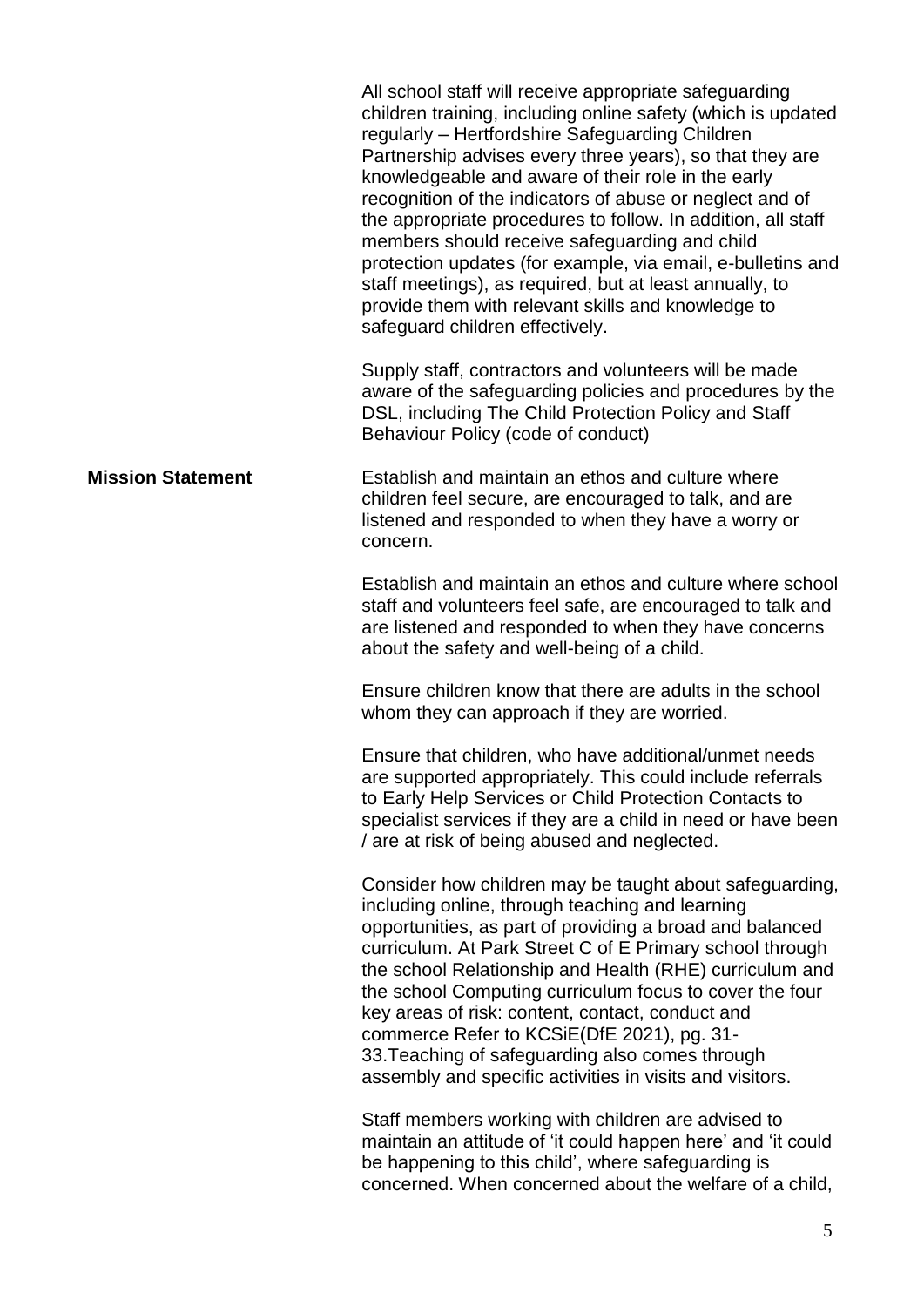staff members should always act in the best interests of the child.

**Implementation, Monitoring and Review of the Child Protection Policy** The policy will be reviewed at least annually by the governing body. It will be implemented through the school's induction and training programme, and as part of day to day practice. Compliance with the policy will be monitored by the DSL and through staff performance measures.

#### **2. STATUTORY FRAMEWORK**

In order to safeguard and promote the welfare of children, the school will act in accordance with the following legislation and guidance:

- The Children Act 1989
- The Children Act 2004
- Children and Social Work Act 2017
- Education Act 2002 (Section 175/157) *Outlines that Local Authorities and School Governing Bodies have a responsibility to "ensure that their functions relating to the conduct of school are exercised with a view to safeguarding and promoting the welfare of children who are its pupils".*
- Hertfordshire Safeguarding Children Partnership Procedures Manual (Electronic)
- Keeping Children Safe in Education (DfE, September 2021)
- Working Together to Safeguard Children (DfE 2018)
- The Education (Pupil Information) (England) Regulations 2005
- Sexual Offences Act (2003)
- Section 26, The Counter Terrorism and Security Act 2015 (PREVENT duty)
- Female Genital Mutilation Act 2003 (Section 74, Serious Crime Act 2015)
- Anti-social Behaviour, Crime and Policing Act 2014 (makes it a criminal offence to force someone to marry. Includes taking someone overseas to force them to marry (whether or not the forced marriage takes place).
- Serious Violence Strategy 2018
- Sexual violence and sexual harassment between children in schools and colleges (DfE 2017)

#### **3. THE DESIGNATED SAFEGUARDING LEAD**

Governing bodies and proprietors should ensure an appropriate **senior member** of staff, from the school or college **leadership team**, is appointed to the role of DSL.

During term time the DSL and or a Deputy will always be available (during school hours) for staff in the school to discuss any safeguarding concerns and individual arrangement for out of hours/out of term activities will be: admin@parkstreet.herts.sch.uk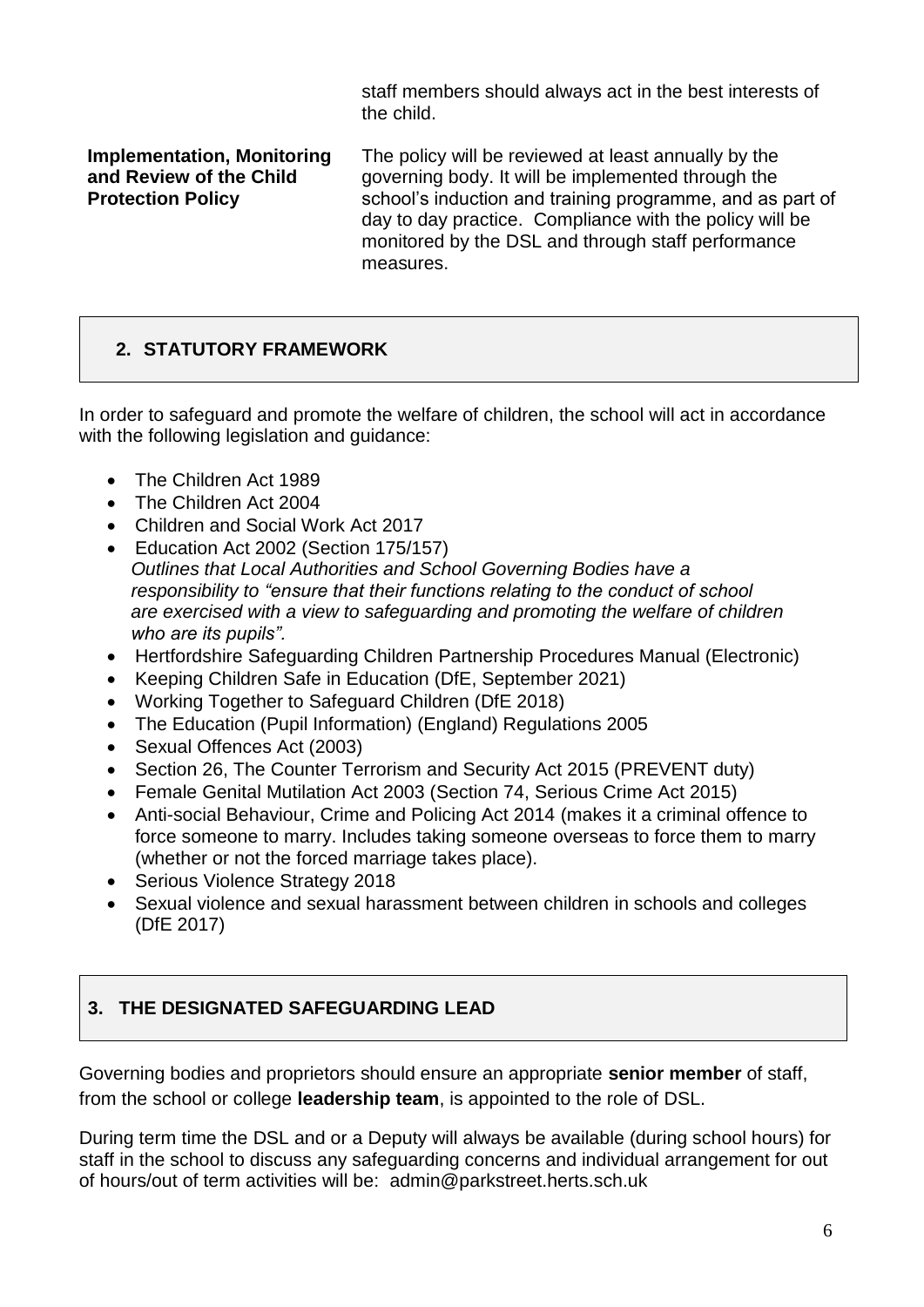The DSL for Child Protection in this school is:

NAME: Ms Monique Gregory

There should be a Deputy DSL (DDSL) in the absence of the lead DSL.

The Deputy DSLs for Child Protection in this school are:

NAME: Mrs Victoria Duxbury Mrs Judith Lovelock

#### **The broad areas of responsibility for the DSL are:**

- Managing Child Protection Contact Referrals and cases
- Contacting the Child Protection Consultation Hub when advice is needed regarding child protection concerns which possibly meet the threshold for statutory intervention
- Completing Child Protection Contact Referrals for all cases of suspected abuse or neglect where there is a risk of significant harm to the child/young person, Police where a crime may have been committed and to the Channel programme where there is a radicalisation concern
- Liaise with the Head Teacher or Principal to inform him/her of issues, especially ongoing enquiries under Section 47 of the Children Act 1989 and police investigations
- Act as a source of support, advice and expertise to staff on matters of safety and safeguarding and when deciding whether to make a Child Protection Contact Referral by liaising with relevant agencies
- Support staff who make Child Protection Contact Referrals and other service referrals
- Share information with appropriate staff in relation to a child's looked after (CLA) legal status (whether they are looked after under voluntary arrangements with consent of parents or on an Interim Care Order or Care Order) and contact arrangements with birth parents or those with parental responsibility.
- Ensure they have details of the CLA's social worker and the name of the virtual school Head Teacher in the authority that looks after the child or those currently working with a to social worker.

#### **Training KCSiE (DfE, 2021)**

The DSL should undergo formal training every two years. The DSL should also undertake Prevent awareness training every 3 years. In addition to this training, their knowledge and skills should be refreshed (for example via e-bulletins, meeting other DSLs, or taking time to read and digest safeguarding developments) at least annually to: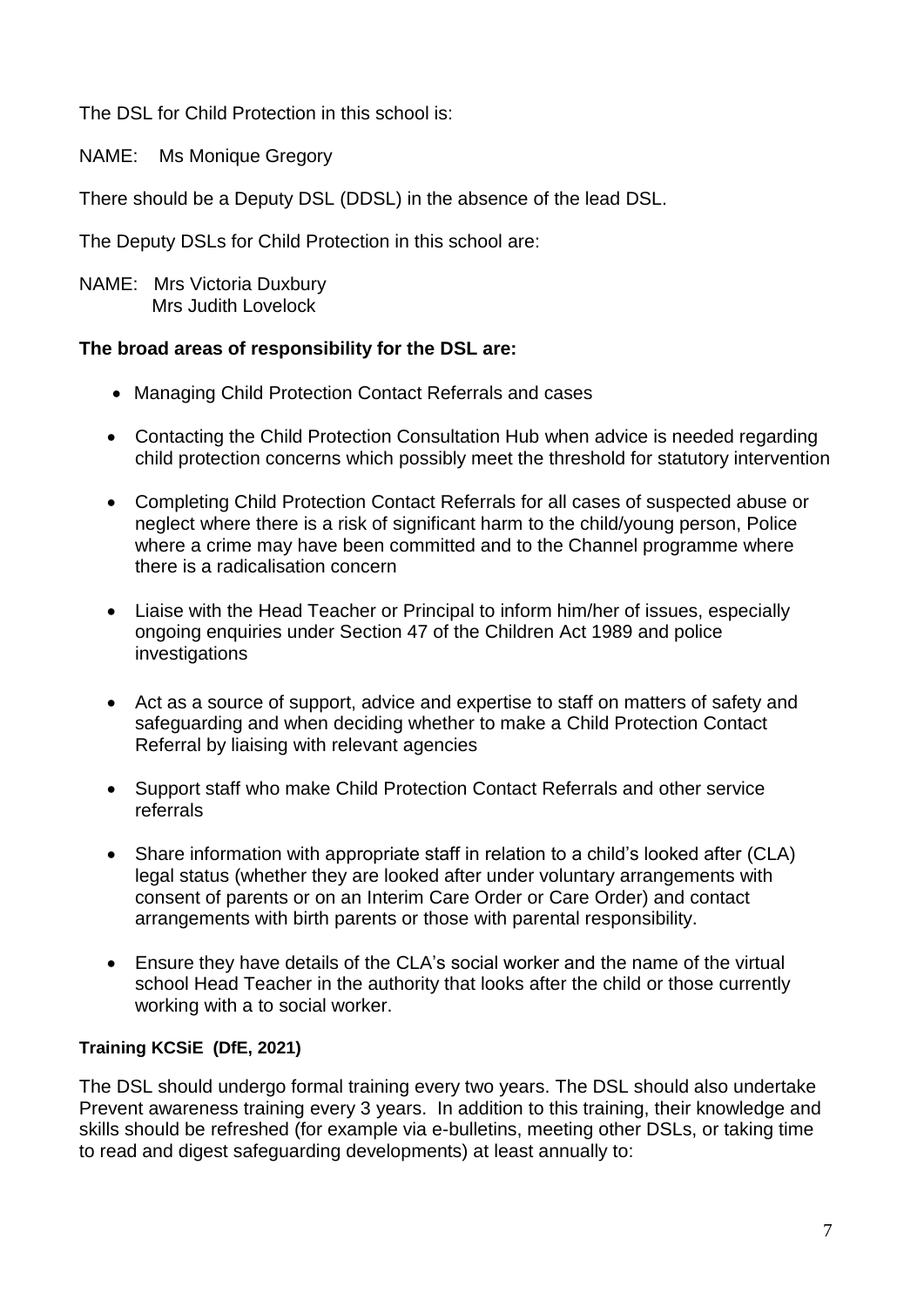The designated safeguarding lead should undertake Prevent awareness training. Training should provide designated safeguarding leads with a good understanding of their own role, how to identify, understand and respond to specific needs that can increase the vulnerability of children, as well as specific harms that can put children at risk, and the processes, procedures and responsibilities of other agencies, particularly children's social care, so they:

1) Understand the assessment process for providing early help and statutory intervention, including local criteria for action and local authority children's social care referral arrangements

2) Have a working knowledge of how Hertfordshire conduct a child protection case conference and a child protection review conference and be able to attend and contribute to these effectively when required to do so

3) Understand the importance of the role the designated safeguarding lead has in providing information and support to children social care in order to safeguard and promote the welfare of children

4) Understand the lasting impact that adversity and trauma can have, including on children's behaviour, mental health and wellbeing, and what is needed in responding to this in promoting educational outcomes

5) Are alert to the specific needs of children in need, those with special educational needs and disabilities (SEND), those with relevant health conditions and young carers

6) Understand the importance of information sharing, both within the school and college, and with the safeguarding partners, other agencies, organisations and practitioners (Full details in Chapter one of **Working Together to Safeguard Children**)

7) Understand and support the school or college with regards to the requirements of the Prevent duty and are able to provide advice and support to staff on protecting children from the risk of radicalisation

8) Are able to understand the unique risks associated with online safety and be confident that they have the relevant knowledge and up to date capability required to keep children safe whilst they are online at school or college

9) Can recognise the additional risks that children with special educational needs and disabilities (SEND) face online, for example, from online bullying, grooming and radicalisation and are confident they have the capability to support children with SEND to stay safe online

10) Obtain access to resources and attend any relevant or refresher training courses and encourage a culture of listening to children and taking account of their wishes and feelings, among all staff, in any measures the school or college may put in place to protect them.

#### **Raising Awareness: The DSL (DDSL) should:**

 Ensure all staff including part time, contractors, volunteers and supply staff are aware of the school or college's policies, that these are understood and used appropriately.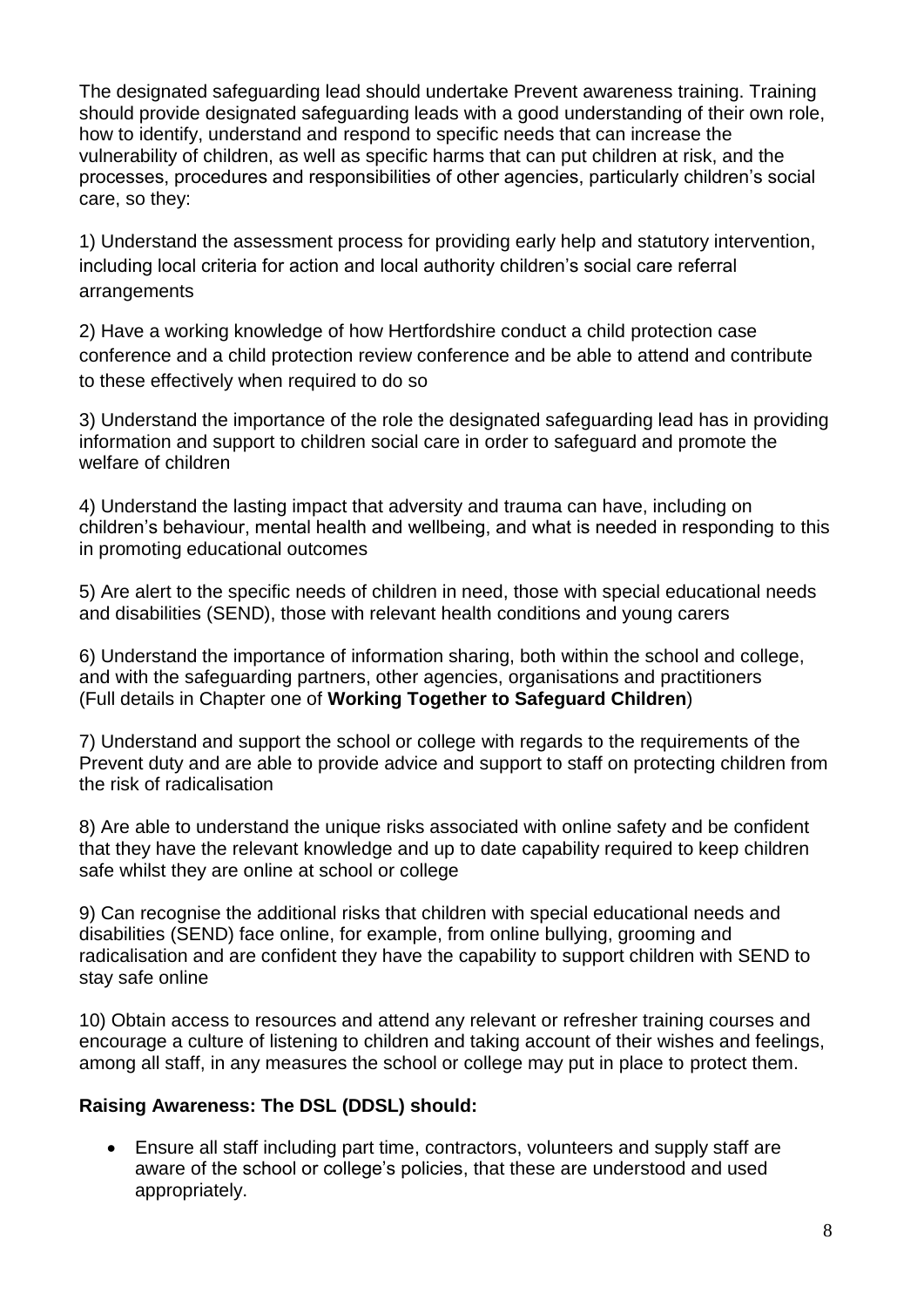- Work with the governing bodies or proprietors to ensure that the school's or college's child protection policy is reviewed annually, and the procedures and implementation are updated and reviewed regularly.
- Ensure the safeguarding and child protection policy is available publicly and that parents are aware that advice regarding early help and child protection concerns could be sought from the Consultation Hub and that Child Protection Contact form. Referrals about suspected abuse or neglect may be made. Ensure parents are aware of the school or college's statutory role regarding safeguarding of children.
- Link with Hertfordshire Safeguarding Children's Partnership (HSCP) to make sure staff are aware of training opportunities and the latest local policies on safeguarding.
- Help promote educational outcomes by sharing the information about the welfare, safeguarding and child protection issues that children who have or have had a social worker are experiencing with teachers and school and college leadership staff.
- Ensure that when children leave the school or college, they ensure the file for safeguarding and any child protection information is sent to any new school/college as soon as possible but transferred securely and separately from the main pupil file. The file should not be sent until the child is physically attending the new school.
- Obtain proof that the new school/education setting has received the safeguarding file for any child transferring and then destroy any information held on the child unless the case is currently open and in line with data protection guidelines (see Record keeping Guidance on Hertfordshire Grid for Learning for further information)
- Consider if it would be appropriate to share any information with the new school or college in advance of a child leaving. For example, information that would allow the new school or college to continue supporting victims of abuse and have that support in place for when the child arrives.

#### **4. THE MANAGEMENT OF SAFEGUARDING**

Governing bodies and proprietors (in Part two, unless otherwise stated, includes management committees) must ensure that they comply with their duties under legislation. They must also have regard to this guidance to ensure that the policies, procedures and training in their schools or colleges are always effective and comply with the law.

The responsibility of governing bodies, proprietors and management committees include:

 ensure there are appropriate policies and procedures in place in order for appropriate action to be taken in a timely manner to safeguard and promote children's welfare e.g.

-Child protection policy in place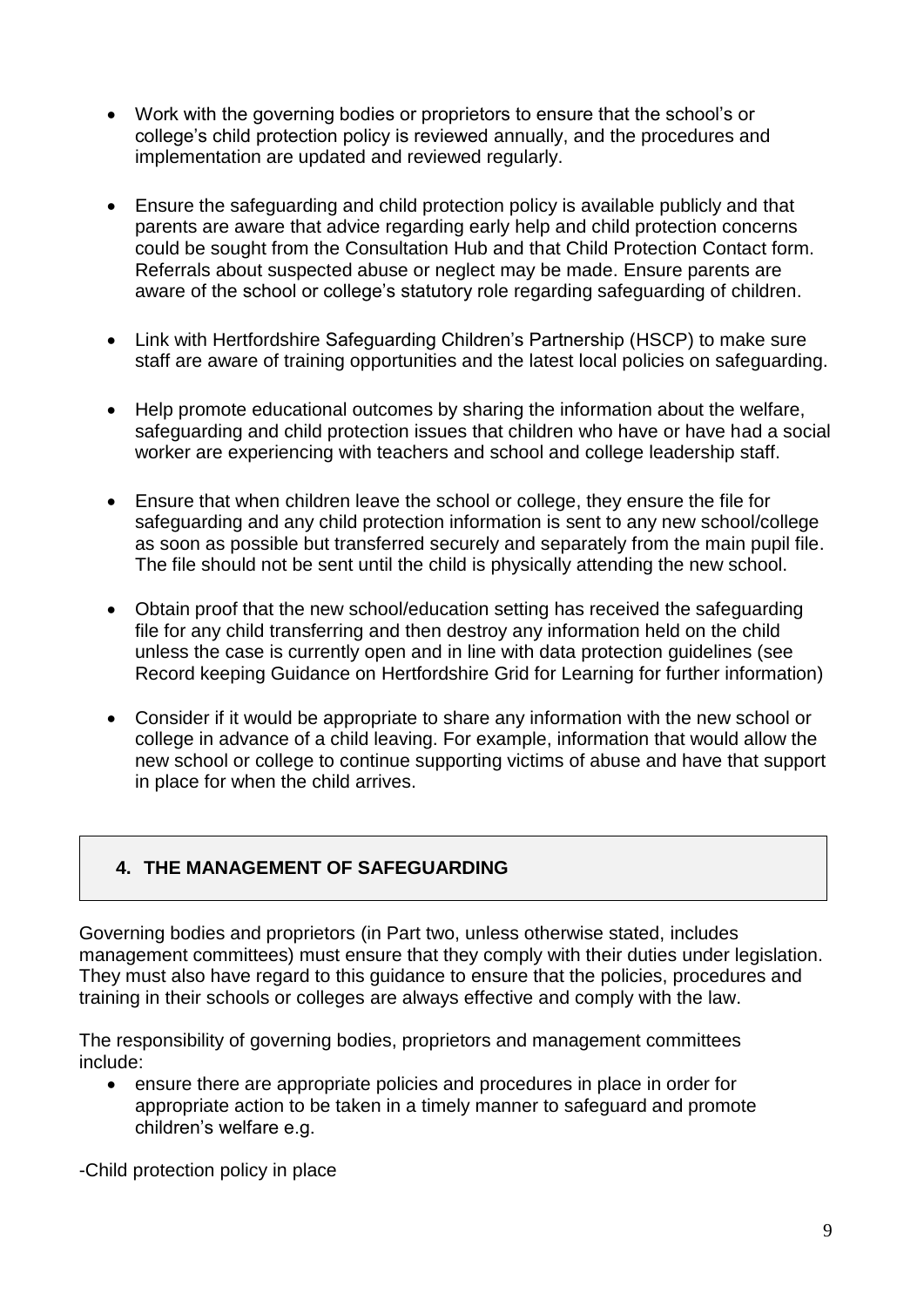-Staff behaviour policy (Called Code of Conduct at Park Street)

-Part one, OR

Annex A (The following is a condensed version of Part one of Keeping children safe in education. It can be provided (instead of Part one) to those staff who do not directly work with children (if the governing body or proprietor think it will provide a better basis for those staff to promote the welfare and safeguard children.) of KCSiE (DfE, 2021)

-Annex B KCSIE (DfE, 2021) on specific safeguarding issues

-Information regarding the role and identity of the designated safeguarding lead (and any deputies), **should be provided to all staff on induction**

 Governing bodies and proprietors should have a senior board level (or equivalent) lead to take **leadership** responsibility for their schools or college's safeguarding arrangements.

The nominated governor for child protection is:

NAME Mr Peter Buckley

The nominated Chair of Governors for child protection is:

NAME Mrs Barbara Graham

The nominated Vice Chair of governors for child protection is:

NAME Mrs Ruth Ward

- Headteachers should ensure that the above policies and procedures, adopted by governing bodies and proprietors, and particularly concerning referrals of cases of suspected abuse and neglect, are followed by all staff.
- Ensure that the school or college contributes to multi-agency working in line with statutory guidance **Working Together to Safeguard Children (DfE,2018).**
- New safeguarding partners and child death review partner arrangements are in place
- Should understand the local criteria for action and the local protocol for assessment and ensure they are reflected in their own policies and procedures. They should also be prepared to supply information as requested by the three safeguarding partners
- Schools and colleges should work with social care, the police, health services and other services to promote the welfare of children and protect them from harm. This includes providing a coordinated offer of early help when additional needs of children are identified and contributing to inter-agency plans to provide additional support to children subject to child protection plans.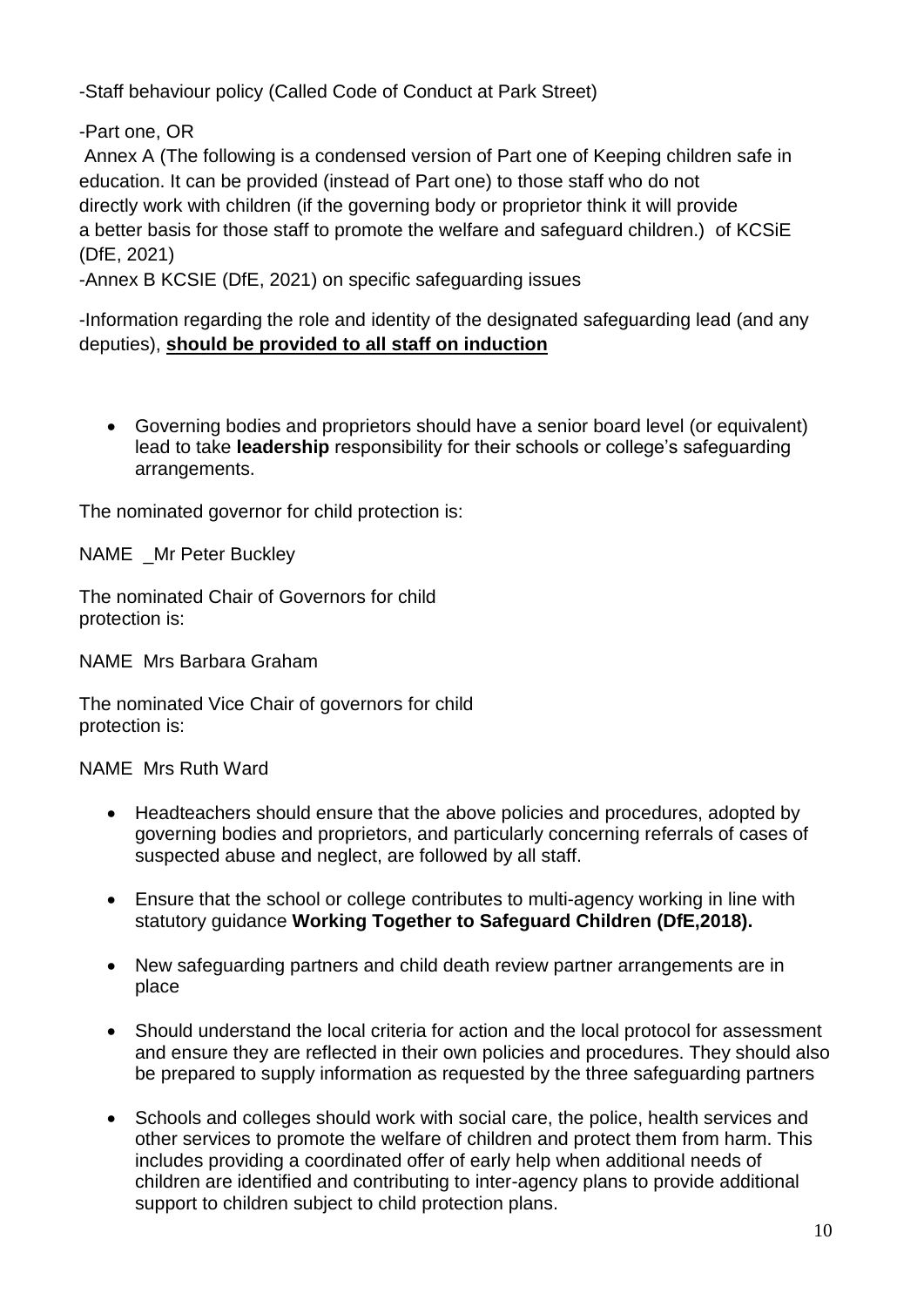- Ensuring arrangements are in place that set out clearly the and principles for sharing information within the school or college and with the three safeguarding partners, other organisations, agencies and practitioners as required.
- Ensure child protection files are transferred to the new school or college as soon as possible, ensuring secure transit, and confirmation of receipt should be obtained
- Ensure that all staff undergo child protection training (including online safety) at induction. The training should be regularly updated. Induction and training should be in line with advice from the local three safeguarding partners (HSCP) 3 years.
- All staff should receive regular safeguarding and child protection updates (for example, via email, e-bulletins, staff meetings) as required, and at least annually.
- Opportunity should therefore be provided for staff to contribute to and shape safeguarding arrangements and child protection policy.
- Ensure that children are taught about safeguarding, including online safety. Schools should consider this as part of providing a broad and balanced curriculum. Education (for all primary pupils) and Relationships and Sex Education (for all secondary pupils) and Health Education (for all pupils in state-funded schools) Mandatory since September 2020.
- Governing bodies and proprietors should prevent people who pose a risk of harm from working with children by adhering to statutory responsibilities to check staff who work with children, taking proportionate decisions on whether to ask for any checks beyond what is required and ensuring volunteers are appropriately supervised.
- Ensure school have written recruitment and selection policies and procedures in place and at least one of the persons who conducts an interview has completed safer recruitment training
- Should ensure there are procedures in place (as described in part 4 of KCSiE) to manage concerns and allegations against staff including volunteers and supply staff
- There must be procedures in place to make a referral to the Disclosure and Barring Service (DBS) if a person in regulated activity has been dismissed or removed due to safeguarding concerns or would have been had they not resigned. (refer to *Type of DBS checks* in KCSiE (DfE 2021) pg. 57
- All staff should be clear about their school' policy and procedures with regard to peer on peer abuse.
- Where there is a safeguarding concern, ensure the child's wishes and feelings are taken into account when determining what action to take and what services to provide. Systems should be in place for children to express their views and give feedback. Ultimately, all systems and processes should operate with the best interests of the child at heart.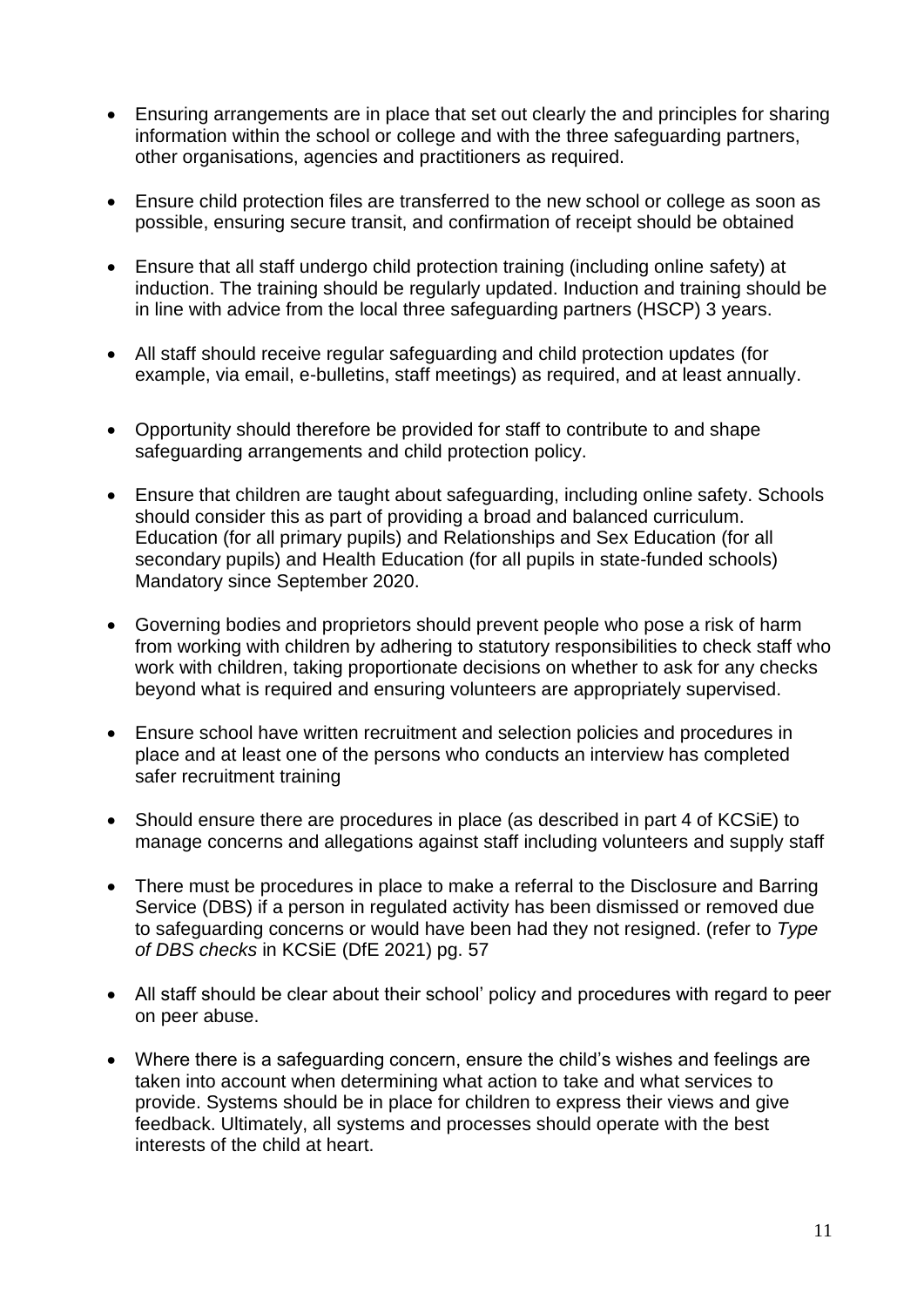- Ensuring that all of the DSLs, including deputies, should undergo formal child protection training every two years, in line with KCSIE and HSCP procedures, and receive regular, at least annual, safeguarding updates via e-bulletins, meeting other DSLs, or taking time to read and digest safeguarding developments, for example.
- Prioritising the welfare of children and young people and creating a culture where staff are confident to challenge senior leaders over any safeguarding concerns
- Ensuring appropriate filters and appropriate monitoring systems are in place to safeguard children from potentially harmful and inappropriate online material. Additional information to support governing bodies and proprietors is provided in Part 2 of KCSiE (DfE 2021).

#### **5. WHEN TO BE CONCERNED**

Knowing what to look for is vital for the early identification of abuse and neglect. All staff should be aware of the Indicators of abuse and neglect so that they are able to identify cases of children who may be in need of help or protection.

**Abuse:** a form of maltreatment of a child. Somebody may abuse or neglect a child by inflicting harm or by failing to act to prevent harm. Children may be abused in a family or in an institutional or community setting by those known to them or, more rarely, by others. Abuse can take place wholly online, or technology maybe used to facilitate offline abuse. Children maybe abused by an adult or adults or by another child or children.

## **Physical abuse**

A form of abuse which may involve hitting, shaking, throwing, poisoning, burning or scalding, drowning, suffocating or otherwise causing physical harm to a child. Physical harm may also be caused when a parent or carer fabricates the symptoms of, or deliberately induces, illness in a child.

| Indicators in a child/ young person                                                       |                                                                |  |
|-------------------------------------------------------------------------------------------|----------------------------------------------------------------|--|
| Bruises – shape, grouping, site, repeat or<br>multiple                                    | Withdrawal from physical contact                               |  |
| Bite-marks – site and size<br>Burns and Scalds - shape, definition, size,<br>depth, scars | Aggression towards others, emotional and<br>behaviour problems |  |
| Improbable, conflicting explanations for<br>injuries or unexplained injuries              | Frequently absent from school                                  |  |
| Untreated injuries                                                                        | Admission of punishment which appears<br>excessive             |  |
| Injuries on parts of body where accidental<br>injury is unlikely                          | <b>Fractures</b>                                               |  |
| Repeated or multiple injuries                                                             | Fabricated or induced illness                                  |  |

| <b>Emotional abuse</b> |
|------------------------|
|                        |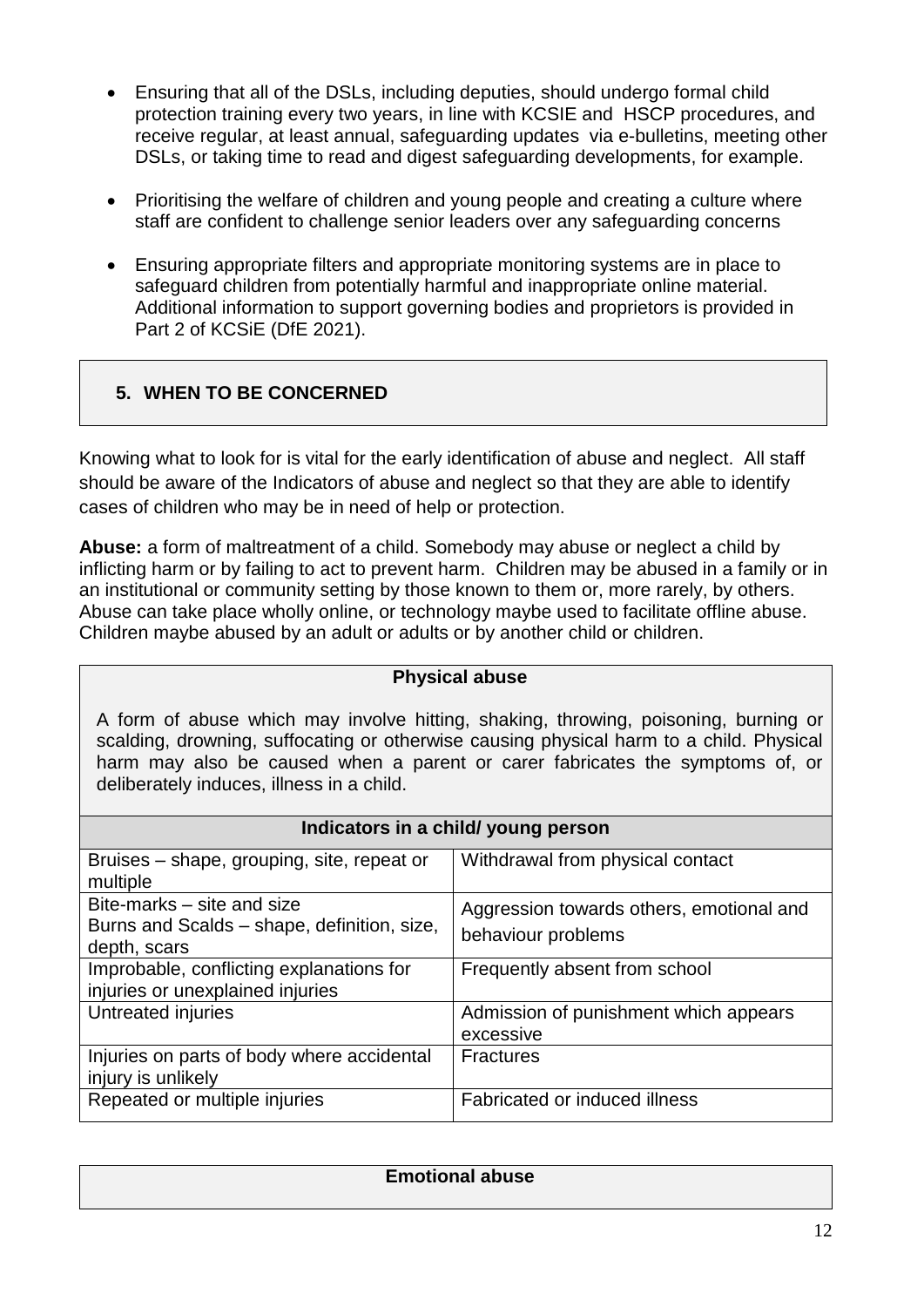The persistent emotional maltreatment of a child such as to cause severe and adverse effects on the child's emotional development. It may involve conveying to a child that they are worthless or unloved, inadequate, or valued only insofar as they meet the needs of another person. It may include not giving the child opportunities to express their views, deliberately silencing them or 'making fun' of what they say or how they communicate. It may feature age or developmentally inappropriate expectations being imposed on children. These may include interactions that are beyond a child's developmental capability as well as overprotection and limitation of exploration and learning or preventing the child from participating in normal social interaction. It may involve seeing or hearing the ill-treatment of another. It may involve serious bullying (including cyberbullying), causing children frequently to feel frightened or in danger, or the exploitation or corruption of children. Some level of emotional abuse is involved in all types of maltreatment of a child, although it may occur alone.

| Indicators in a child/ young person                                |                                                                                        |  |
|--------------------------------------------------------------------|----------------------------------------------------------------------------------------|--|
| Self-harm                                                          | Over-reaction to mistakes / Inappropriate<br>emotional responses                       |  |
| Chronic running away                                               | Abnormal or indiscriminate attachment                                                  |  |
| Drug/solvent abuse                                                 | Low self-esteem                                                                        |  |
| Compulsive stealing                                                | Extremes of passivity or aggression                                                    |  |
| Makes a disclosure                                                 | Social isolation - withdrawn, a 'loner'<br>Frozen watchfulness particularly pre school |  |
| Developmental delay                                                | Depression                                                                             |  |
| Neurotic behaviour (e.g. rocking, hair<br>twisting, thumb sucking) | Desperate attention-seeking behaviour                                                  |  |

#### **Neglect**

The persistent failure to meet a child's basic physical and/or psychological needs, likely to result in the serious impairment of the child's health or development. Neglect may occur during pregnancy, for example, as a result of maternal substance abuse. Once a child is born, neglect may involve a parent or carer failing to: provide adequate food, clothing and shelter (including exclusion from home or abandonment); protect a child from physical and emotional harm or danger; ensure adequate supervision (including the use of inadequate care-givers); or ensure access to appropriate medical care or treatment. It may also include neglect of, or unresponsiveness to, a child's basic emotional needs.

| Indicators in a child/ young person               |                                                     |  |
|---------------------------------------------------|-----------------------------------------------------|--|
| Failure to thrive - underweight, small<br>stature | Low self-esteem                                     |  |
| Dirty and unkempt condition                       | Inadequate social skills and poor<br>socialisation  |  |
| Inadequately clothed                              | Frequent lateness or non-attendance at<br>school    |  |
| Dry sparse hair                                   | Abnormal voracious appetite at school or<br>nursery |  |
| Untreated medical problems                        | Self-harming behaviour                              |  |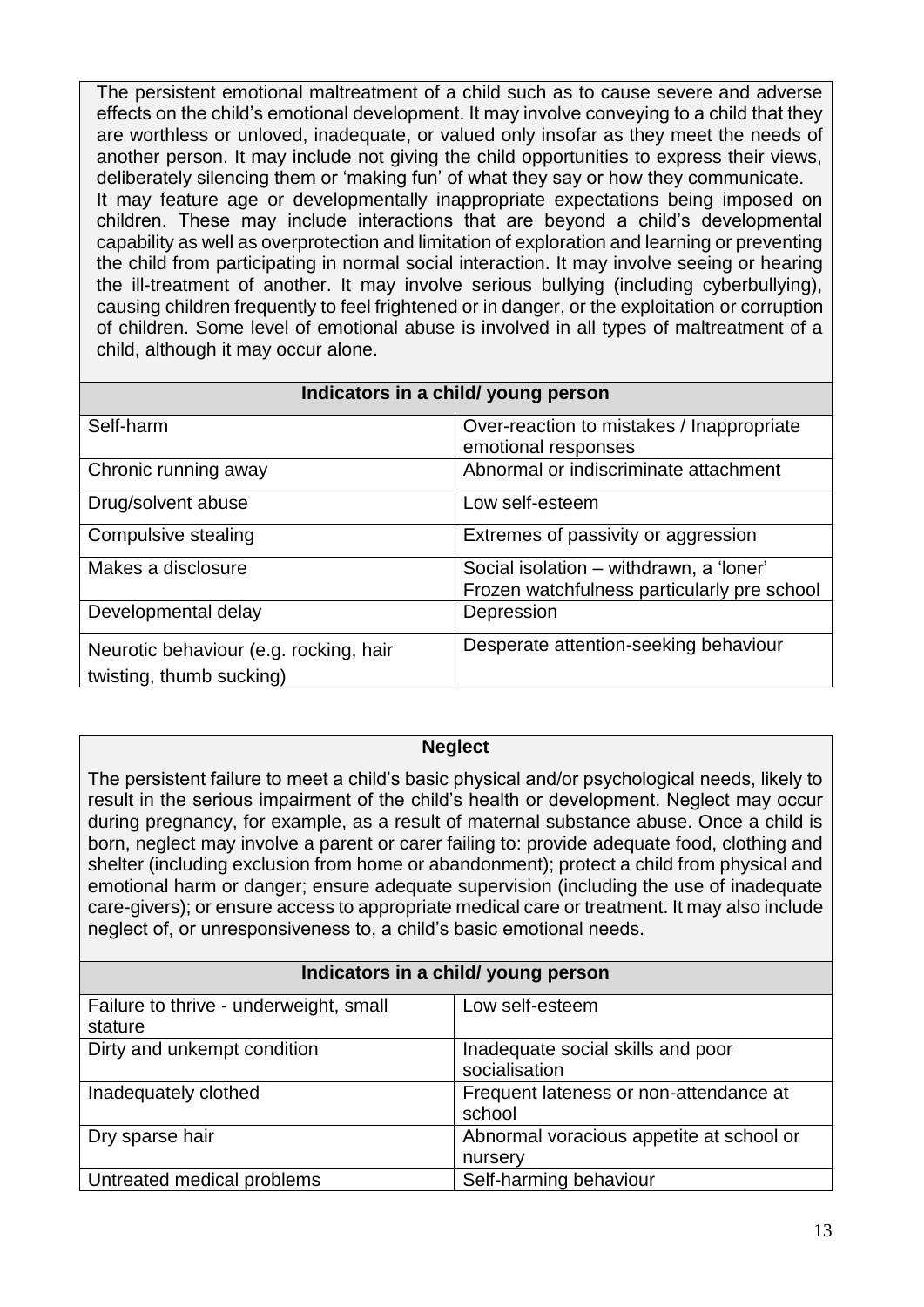| Red/purple mottled skin, particularly on the<br>hands and feet, seen in the winter due to<br>cold | <b>Constant tiredness</b>    |
|---------------------------------------------------------------------------------------------------|------------------------------|
| Swollen limbs with sores that are slow to<br>heal, usually associated with cold injury            | Disturbed peer relationships |

#### **Sexual abuse**

Involves forcing or enticing a child or young person to take part in sexual activities, not necessarily involving violence, whether or not the child is aware of what is happening. The activities may involve physical contact, including assault by penetration (for example rape or oral sex) or non-penetrative acts such as masturbation, kissing, rubbing, and touching outside of clothing. They may also include non-contact activities, such as involving children in looking at, or in the production of, sexual images, watching sexual activities, encouraging children to behave in sexually inappropriate ways, or grooming a child in preparation for abuse. Sexual abuse can take place online, and technology can be used to facilitate offline abuse. Sexual abuse is not solely perpetrated by adult males. Women can also commit acts of sexual abuse, as can other children. The sexual abuse of children by other children is a specific safeguarding issue (also known as peer on peer abuse) in education and all staff should be aware of it and of their school or colleges policy and procedures for dealing with it.

| Indicators in a child/ young person                                                     |                                             |  |
|-----------------------------------------------------------------------------------------|---------------------------------------------|--|
| Self-harm - eating disorders, self-mutilation   Poor self-image, self-harm, self-hatred |                                             |  |
| and suicide attempts                                                                    |                                             |  |
| Running away from home                                                                  | Inappropriate sexualised conduct            |  |
| Reluctant to undress for PE                                                             | Withdrawal, isolation or excessive worrying |  |
| Pregnancy                                                                               | Sexual knowledge or behaviour               |  |
|                                                                                         | inappropriate to age/stage of development,  |  |
|                                                                                         | or that is unusually explicit               |  |
| Inexplicable changes in behaviour, such as                                              | Poor attention / concentration (world of    |  |
| becoming aggressive or withdrawn                                                        | their own)                                  |  |
| Pain, bleeding, bruising or itching in genital                                          | Sudden changes in schoolwork habits,        |  |
| and /or anal area                                                                       | become truant                               |  |
| Sexually exploited or indiscriminate choice                                             |                                             |  |
| of sexual partners                                                                      |                                             |  |

If staff have any concerns about a child's welfare, they should act on them immediately. If staff have a concern, they should follow this policy and speak to the DSL/DDSL. The DSL/DDSL are most likely to have a complete safeguarding picture and be the most appropriate person to advise on the response to a safeguarding concern.

#### **Any staff member should be able to make a Child Protection Contact Referral to Children's Services if necessary.**

All staff should be aware of the process for making Child Protection Contact Referrals to Children's Services for statutory assessments under the Children Act 1989, especially section 17 (children in need) and section 47 (a child suffering, or likely to suffer, significant harm - from abuse or neglect) that may follow a Contact Referral, along with the role they might be expected to play in such assessments.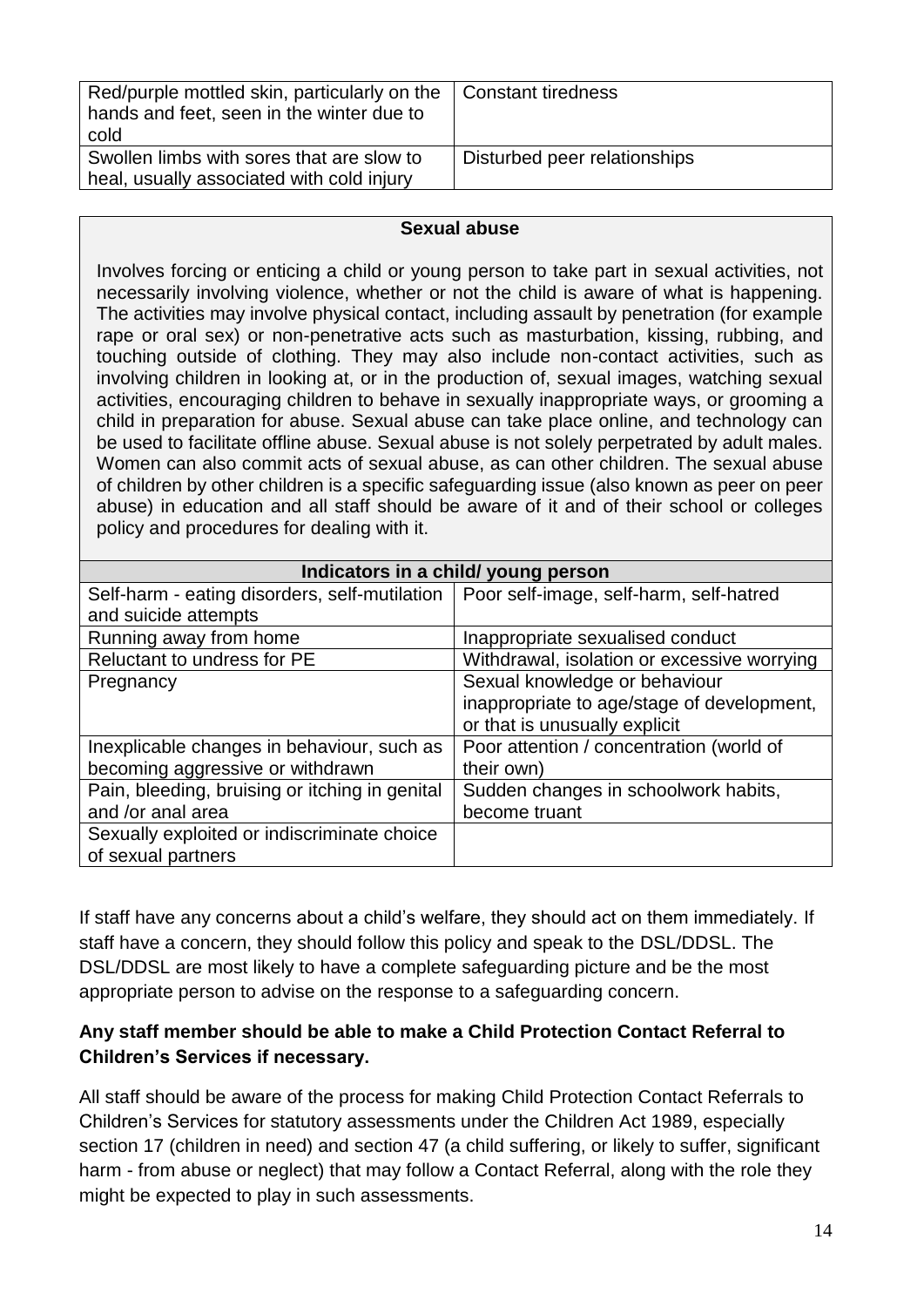Staff should not assume a colleague or another professional will take action and share information that might be critical in keeping children safe. They should be mindful that early information sharing is vital for effective identification, assessment and allocation of appropriate service provision.

#### **Options will then include:**

- Managing any support for the child internally via the school or college's own pastoral support processes.
- Completing a Families First Assessment or making a request for early help support.
- A Child Protection Contact Referral for statutory services, for example as the child might be in need of services, or suffering / likely to suffer significant harm from abuse or neglect.

#### **Extra Familial Harm (formerly contextual Safeguarding)**

Safeguarding incidents and/or behaviours can be associated with factors outside the school and/or can occur between children outside the school or college. All staff, but especially the DSLs and their Deputies should be considering the context within which such incidents and/or behaviours occur. This is known as contextual safeguarding, which simply means assessments of children should consider whether wider environmental factors are present in a child's life that are a threat to their safety and/or welfare.

#### **A child centred and coordinated approach to safeguarding**

Safeguarding and promoting the welfare of children is **everyone's responsibility.** In order to fulfil this responsibility effectively, each professional should make sure their approach is **child centred**. This means that they should consider, at all times, what is in the best interests of the child.

Schools and colleges and their staff form part of the wider safeguarding system for children. This system is based on the principle of providing help for families to stay together where it is safe for the children to do so, and looking at alternatives where it is not, whilst acting in the **best interests** of the child at all times.

#### **Children who may require early help (known as Families First in Hertfordshire)**

Families First is Hertfordshire's strategy for early help for families. A directory of early help services is available at [www.hertfordshire.gov.uk/familiesfirst](http://www.hertfordshire.gov.uk/familiesfirst) which will help practitioners and families find information and support to prevent escalation of needs and crisis.

All staff should be aware of the **early help process**, and understand their role in identifying emerging problems, sharing information with other professionals to support early identification and assessment of a child's needs. It is important for children to receive the right help at the right time to address risks and prevent issues escalating. This also includes staff monitoring the situation and feeding back to the DSL any ongoing/escalation of concerns so that consideration can be given to a Child Protection Contact Referral to Children's Services if the child's situation doesn't appear to be improving.

If early help is appropriate, the DSL or a Deputy will generally lead on liaising with other agencies and setting up a Families First Assessment as appropriate.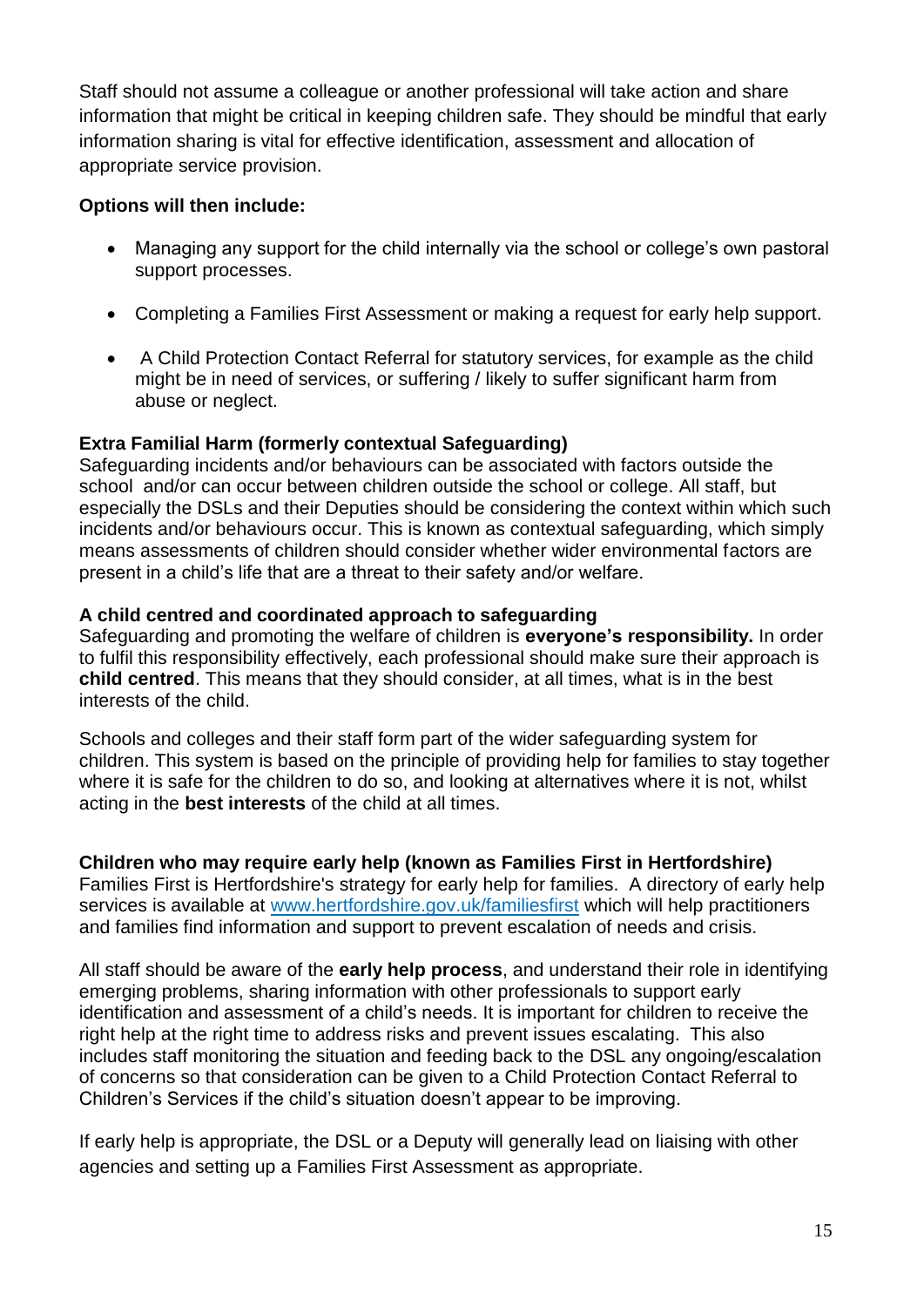**Any child may benefit from early help, but all school and college staff should be particularly alert to the potential need for early help for a child who:** 

- has special educational needs (whether or not they have a statutory Education, Health and Care Plan);
- has a mental health need;
- is a young carer;
- is showing signs of being drawn in to anti-social or criminal behaviour, including gang involvement and association with organised crime groups or county lines;
- is frequently missing/goes missing from care or from home;
- is at risk of modern slavery, trafficking, sexual or criminal exploitation;
- is at risk of being radicalised or exploited;
- has a family member in prison, or is affected by parental offending;
- is in a family circumstance presenting challenges for the child, such as drug and alcohol misuse, adult mental health issues and domestic abuse;
- is misusing drugs or alcohol themselves;
- has returned home to their family from care;
- is at risk of 'honour'-based abuse such as Female Genital Mutilation or Forced Marriage;
- is a privately fostered child; and
- is persistently absent from education, including persistent absences for part of the school day.

School and college staff members should be aware of the main categories of maltreatment: **physical abuse, emotional abuse, sexual abuse and neglect** as well as being aware of the indicators of maltreatment and **specific safeguarding issues** so that they are able to identify cases of children who may be in need of help or protection.

#### **Children with special educational needs and disabilities:**

Additional barriers can exist when recognising abuse and neglect in this group of children. This can include:

- Assumptions that indicators of possible abuse such as behaviour, mood and injury relate to the child's impairment without further exploration.
- Assumptions that children with SEN and disabilities can be disproportionally impacted by things like bullying- without outwardly showing any signs.
- ❖ Communication barriers and difficulties.
- Reluctance to challenge carers, (professionals may over empathise with carers because of the perceived stress of caring for a disabled child).
- $\div$  Disabled children often rely on a wide network of carers to meet their basic needs and therefore the potential risk of exposure to abusive behaviour can be increased.
- ❖ A disabled child's understanding of abuse.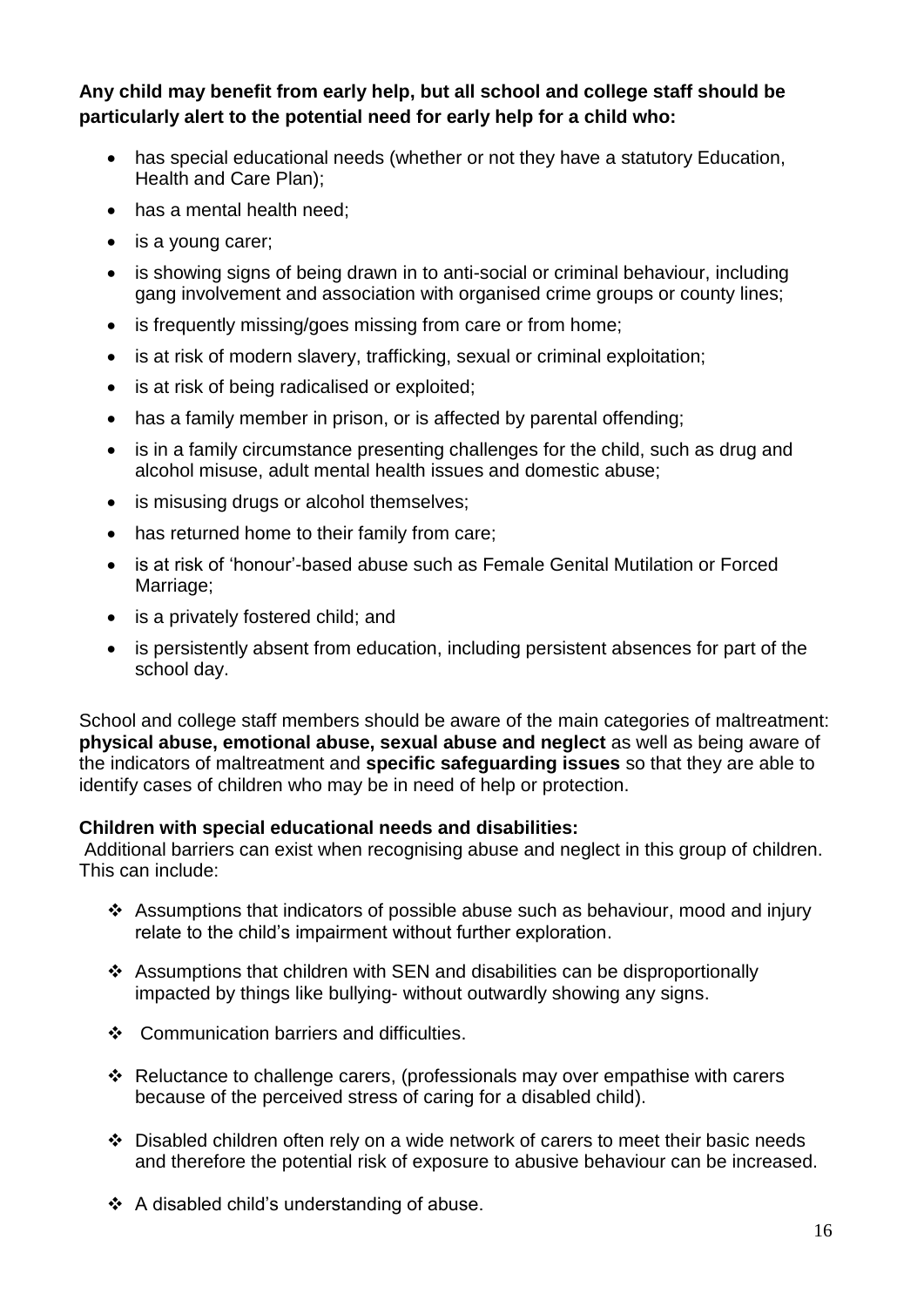- Lack of choice/ participation.
- ❖ Isolation.

#### **Peer on peer abuse (child on child)**

**All** staff should be aware that safeguarding issues can manifest themselves via peer on peer abuse. This is most likely to include, but may not be limited to:

• Bullying (including cyberbullying).

• Physical abuse such as hitting, kicking, shaking, biting, hair pulling, or otherwise causing physical harm.

• Sexual violence, such as rape, assault by penetration and sexual assault.

• Sexual harassment, such as sexual comments, remarks, jokes and online sexual harassment, which may be stand-alone or part of a broader pattern of abuse.

• Up-skirting, which typically involves taking a picture under a person's clothing without them knowing, with the intention of viewing their genitals or buttocks to obtain sexual gratification, or cause the victim humiliation, distress or alarm.

- Sexting (also known as sharing nudes or semi-nudes).
- Initiation/hazing type violence and rituals.

All staff should be aware that abuse is abuse and peer on peer abuse will never be tolerated or passed off as "banter", "just having a laugh" or "part of growing up". Furthermore, they should *recognise the gendered nature of peer on peer abuse (i.e. that it is more likely that girls will be victims and boys' perpetrators), but that all peer on peer abuse is unacceptable and will be taken seriously.*

In order to minimise the risk of peer on peer abuse the school:

- Provides a developmentally appropriate PSHE and RHE curriculum which develops pupils' understanding of acceptable behaviour and keeping themselves safe. e.g assessing risk, safe relationships, physical development, every day safety: road safety, swimming ,sun awareness, celebrations e.g. bonfire night, oral health
- Have systems in place for any student to raise concerns with staff, knowing that they will be listened to, believed and valued. Each class has a worry box that is checked each day. Children are encouraged to think about 'safe adults' they can talk to in school – staff are accessible to children in social times, key worker assigned to all children in EYFS
- Ensure victims, perpetrators and any other child affected by peer on peer abuse will be supported- by all staff being vigilant to behaviours – explaining when a behaviour is unacceptable, supporting the victim and showing empathy, encouraging the perpetrator to understand the victim's perspective.
- Keeping clear records
- Develops robust risk assessments where appropriate (e.g. Using the Risk reductioin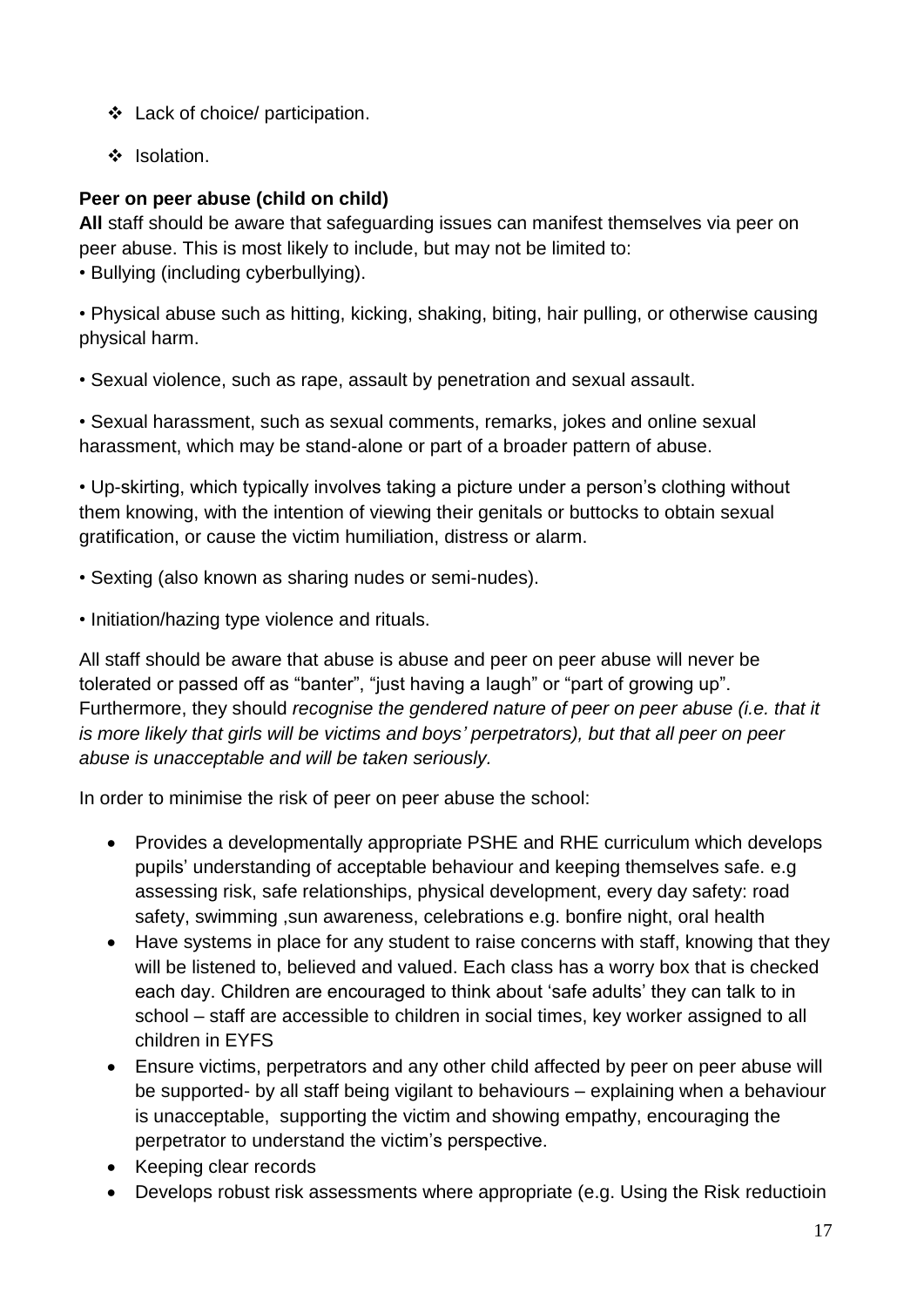Plan/Safety and Support Plan tools).

Have relevant policies in place (e.g. Positive Behaviour Policy).

Where there is an allegation or concern that a child has abused others, Section 4.4 of the Hertfordshire Safeguarding Children Partnership Procedures Manual, 'Children Who Abuse Others':

**[http://hertsscb.proceduresonline.com/chapters/p\\_chil\\_abuse.html](http://hertsscb.proceduresonline.com/chapters/p_chil_abuse.html)**

Staff should also refer to Part five of KCSiE (DfE 2021) – '**Child on child sexual violence and sexual harassment':**

**<https://www.gov.uk/government/publications/keeping-children-safe-in-education--2>**

#### **Serious violence**

All staff should be aware of indicators, which may signal that children are at risk from, or are involved with serious violent crime.

- Increased absence from school
- Change in friendships or relationships with older individuals or groups
- Significant decline in performance
- Signs of self-harm or significant change in wellbeing
- Signs of assault or unexplained injuries
- Unexplained gifts/new possessions

Also refer to **Schools Toolkit** the characteristics of young peoples' vulnerability to CSE and CCE on the HGFL;**[https://thegrid.org.uk/safeguarding-and-child-protection/child](https://thegrid.org.uk/safeguarding-and-child-protection/child-protection/specific-safeguarding-issues/child-sexual-and-criminal-exploitation)[protection/specific-safeguarding-issues/child-sexual-and-criminal-exploitation](https://thegrid.org.uk/safeguarding-and-child-protection/child-protection/specific-safeguarding-issues/child-sexual-and-criminal-exploitation)**

#### **Child Sexual Exploitation (CSE) and Child Criminal Exploitation (CCE)**

Both CSE and CCE are forms of abuse and both occur where an individual or group takes advantage of an imbalance in power to coerce, manipulate or deceive a child into sexual or criminal activity. Whilst age may be the most obvious, this power imbalance can also be due to a range of other factors including gender, sexual identity, cognitive ability, physical strength, status, and access to economic or other resources. In some cases, the abuse will be in exchange for something the victim needs or wants and/or will be to the financial benefit or other advantage (such as increased status) of the perpetrator or facilitator. The abuse can be perpetrated by individuals or groups, males or females, and children or adults. The abuse can be a one-off occurrence or a series of incidents over time and range from opportunistic to complex organised abuse. It can involve force and/or enticementbased methods of compliance and may, or may not, be accompanied by violence or threats of violence. Victims can be exploited even when activity appears consensual and it should be noted exploitation as well as being physical can be facilitated and/or take place online. More information include definitions and indicators are included in Annex B KCSiE DfE 2021.

#### **Mental Health**

All staff should be aware that mental health problems can, in some cases, be an indicator that a child has suffered or is at risk of suffering abuse, neglect or exploitation. Only appropriate trained professionals should attempt to make a diagnosis of a mental health problem. Staff however, are well placed to observe children day-to-day and identify those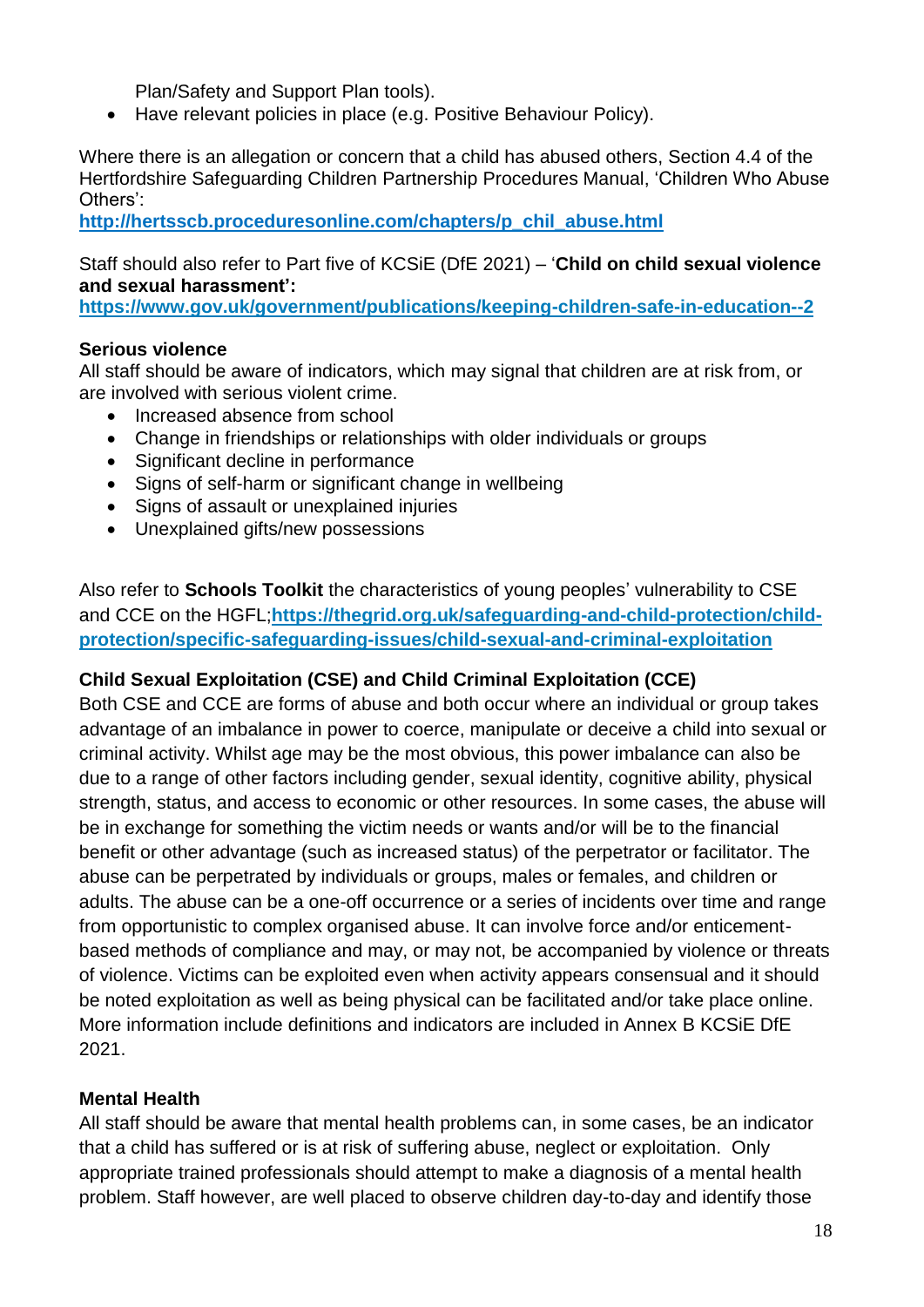whose behaviour suggests that they may be experiencing a mental health problem or be at risk of developing one.

If staff have a mental health concern about a child that is also a safeguarding concern, immediate action should be taken by following the procedures in this policy and speaking to the schools DSL.

#### **Prevent: Safeguarding Children and Young People from Radicalisation**

Children can be vulnerable to extreme ideologies and radicalisation. Similar to protecting children from other forms of harm and abuse, protecting children from radicalisation must be part of all school and college safeguarding approaches.

All schools and colleges are subject to the Prevent Duty under Section 26 of the Counter Terrorism and Security Act 2015 (the CTSA 2015), in the exercise of their functions to have "due regard to the need to prevent people from being drawn into terrorism." Pg 133 KCSiE (DfE 2021).

There are signs and vulnerability factors that may indicate a child is susceptible to radicalisation or is in the process of being radicalised. It is possible to protect vulnerable people from extremist thinking and intervene to safeguard those at risk of radicalisation. Staff must be alert to changes in children's behaviour, which could indicate that they may be in need of Prevent support. They must act proportionately to the concern using the Prevent 'notice, check, share' approach, which may lead to the DSL making a Prevent referral.

Local Hertfordshire County Council guidance on Prevent is featured at 6.25 of the Hertfordshire Safeguarding Children's Partnership CP procedures **[https://hertsscb.proceduresonline.com/chapters/p\\_prevent\\_guide.html](https://hertsscb.proceduresonline.com/chapters/p_prevent_guide.html)**

Which outlines the specific duties in Hertfordshire. This guidance also features advice on making a Prevent referral. (please note at the time of writing this policy 6.25 of the HSCP CP procedures is under review)

#### **Domestic Abuse**

Domestic abuse is: any incident or pattern of incidents of controlling, coercive, threatening behaviour, violence or abuse between those aged 16 or over who are, or have been, intimate partners or family members regardless of gender or sexuality. The abuse can encompass but is not limited to psychological; physical; sexual; financial; and emotional.

All children can witness and be adversely affected by domestic abuse in the context of their home life where domestic abuse occurs between family members. See Appendix 4 for information regarding Operation Encompass.

#### **6. DEALING WITH A DISCLOSURE**

If a child confides in a member of staff/volunteer and requests that the information is kept secret, it is important that the member of staff/volunteer tell the child in a manner appropriate to the child's age/stage of development that they cannot promise complete confidentiality – instead they must explain that they may need to pass information to other professionals to help keep the child or other children safe.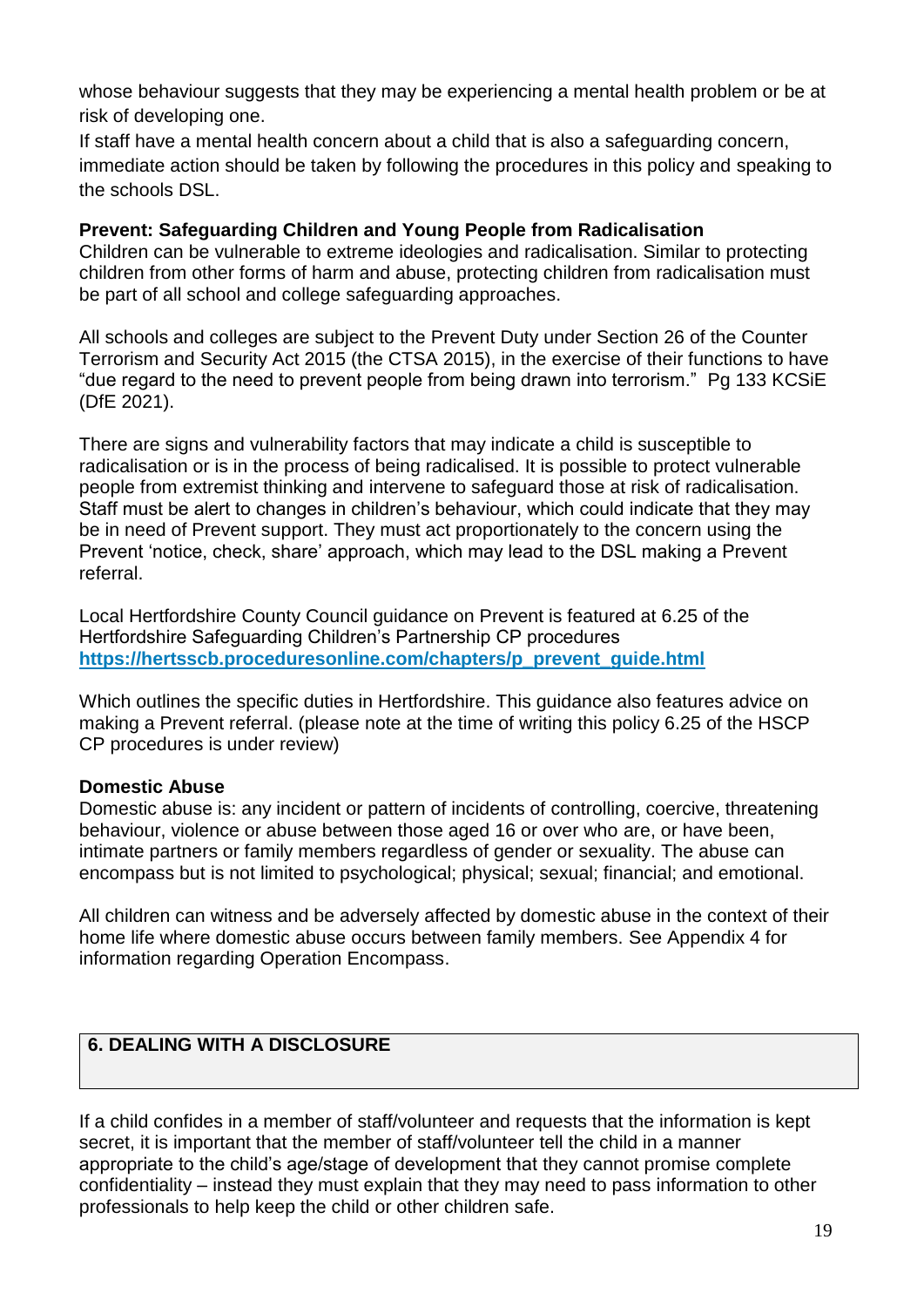If a child discloses that he or she has been abused in some way, the member of staff/volunteer should:

- Listen to what is being said without displaying shock or disbelief
- Accept what is being said
- Allow the child to talk freely
- Reassure the child, but not make promises which might not be possible to keep
- Never promise a child that they will not tell anyone as this may ultimately not be in the best interests of the child.
- Reassure him or her that what has happened is not his or her fault
- Stress that it was the right thing to tell
- Listen, only asking questions when necessary to clarify what is being said.
- Not criticise the alleged perpetrator
- Explain what has to be done next and who has to be told
- Make a written record (see Record Keeping)
- Pass the information to the DSL without delay (if a DSL or Deputy is not available, staff must inform a senior member of staff or complete a child protection contact referral if this disclosure indicates that the child may be at risk of immediate harm and/or have been suffered significant harm to ensure reporting to Police and/or Children's Services where necessary is not delayed)

#### **Third Party Disclosures**

Its everyone's responsibility to report concerns related to children and make referrals to Children Services and the Police if suspected that a child has been abused or is at risk of abuse.

Therefore, when safeguarding concerns are shared to the DSL in a school by a parent or member of the public, it is important to note that there is equal responsibility by the complainant to report the matter also directly rather than assume the responsibility is that of the school. If unsure of how to do this speak to the DSL / head teacher and they will advise accordingly.

#### **Support**

Dealing with a disclosure from a child, and safeguarding issues can be stressful. The member of staff/volunteer should, therefore, consider seeking support for him/herself and discuss this with the DSL.

**If a school /college staff member receives a disclosure about potential harm caused by another staff member, they should see section 11 of this policy–** *Allegations involving school staff/volunteers.*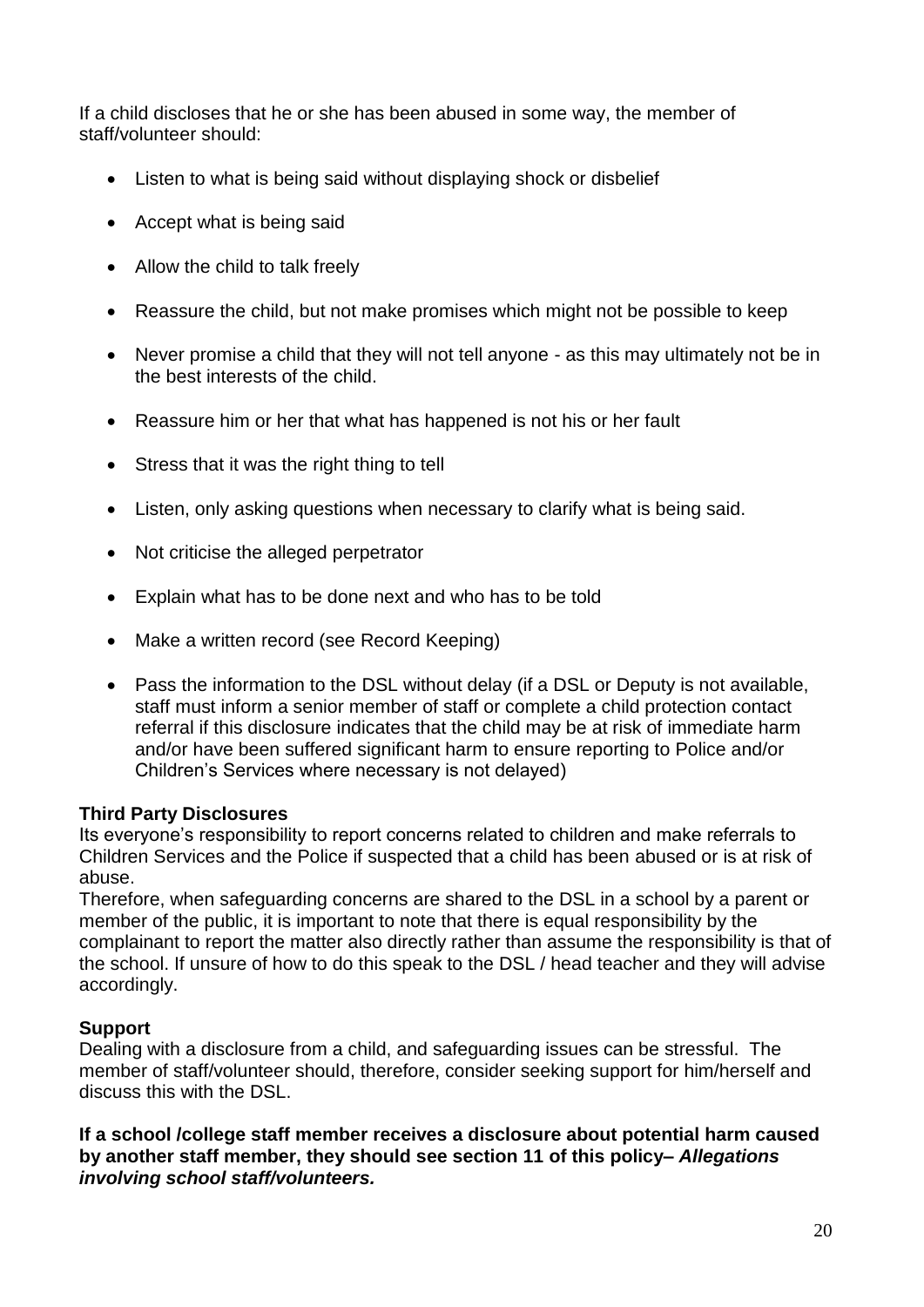#### **7. RECORD KEEPING**

All practitioners should be confident of the processing conditions under the Data Protection Act 2018 and the GDPR which allow them to store and share information for safeguarding purposes, including information, which is sensitive and personal, and should be treated as 'special category personal data'.

All concerns, discussions and decisions made and the reasons for those decisions should be recorded in writing. If in doubt about recording requirements staff should discuss with the DSL.

- Record as soon as possible after the conversation. Use the schools Child Protection Recording system which may be electronic or using a record of concern sheet. (proforma available on the Hertfordshire Grid for Learning (HGFL).
- Ensure the date, time, place is recorded, and any noticeable non-verbal behaviour and the words used by the child.
- Use the body map on the schools recording system or the proforma body map available on HGFL, to indicate the position of any injuries and a clear description of the injury.
- Record statements and observations rather than interpretations or assumptions.
- Do not destroy the original records in case they are needed by a court.
- All records need to be given to the DSL promptly. No copies should be retained by the member of staff or volunteer.

The DSL will ensure that all safeguarding records are managed in accordance with the Education (Pupil Information) (England) Regulations 2005.

Safeguarding records, The Herts Grid **[https://thegrid.org.uk/safeguarding-and-child-protection/child](https://thegrid.org.uk/safeguarding-and-child-protection/child-protection/safeguarding-records)[protection/safeguarding-records](https://thegrid.org.uk/safeguarding-and-child-protection/child-protection/safeguarding-records)**

#### **8. CONFIDENTIALITY**

Safeguarding children raises issues of confidentiality that must be clearly understood by all staff/volunteers in schools.

 All staff in schools, both teaching and non-teaching staff, have a responsibility to share relevant information about the protection of children with other professionals, particularly the investigative agencies.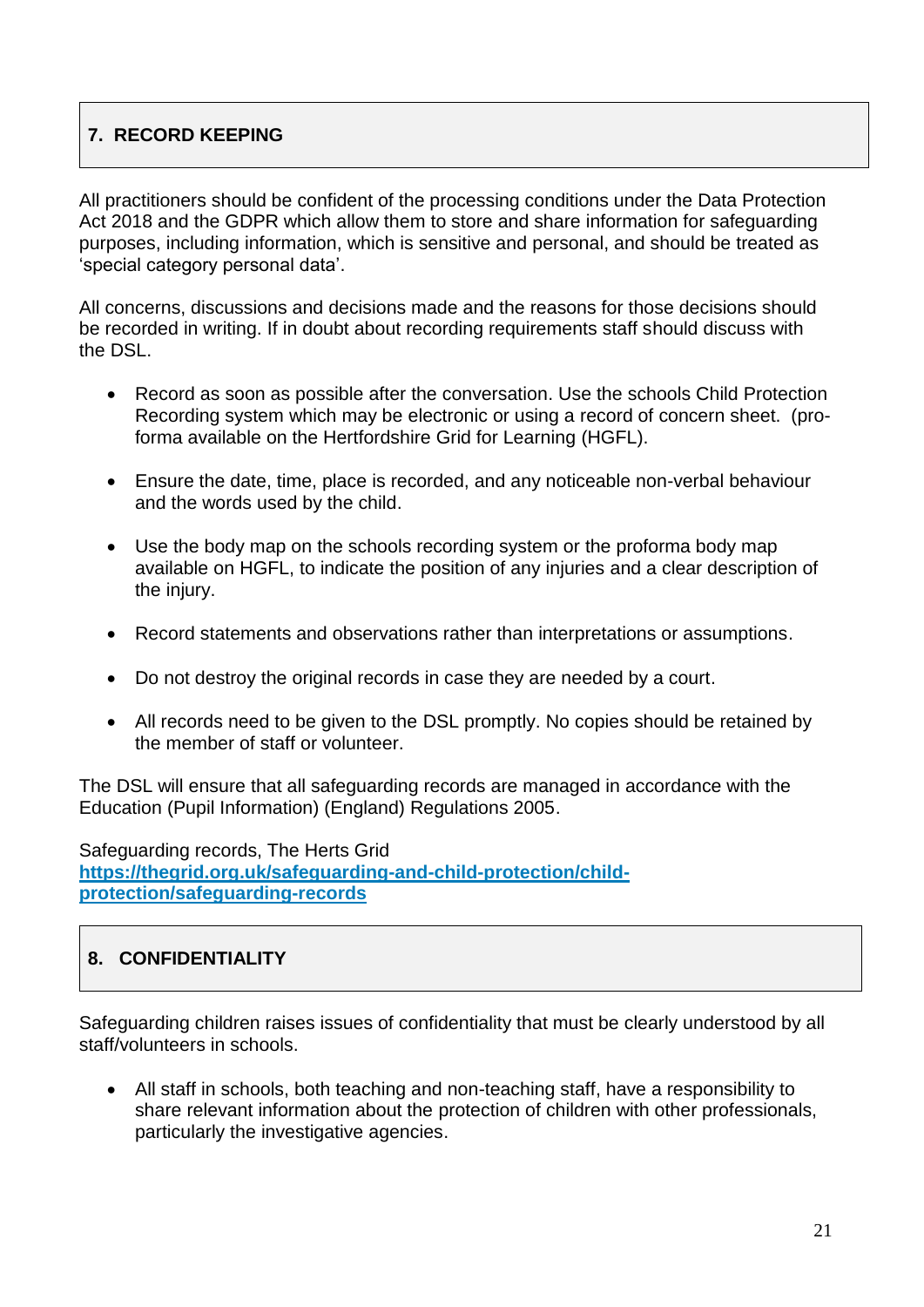Staff/volunteers who receive information about children and their families in the course of their work should share that information only within appropriate professional contexts.

#### **9. SCHOOL PROCEDURES**

#### **Please see Appendix 3: KCSiE (DfE 2021) pg.23**

If any member of staff is concerned about a child, he or she must inform the DSL. The DSL will decide whether the concerns should be raised to Children's Services and if deemed to have met the threshold a Child Protection Contact Referral will be completed. If a Child Protection Contact Referral to Children's Services is made the DSL will discuss the referral with the parents, unless to do so would place the child at further risk of harm.

While it is the DSL's role to make Child Protection Contact Referrals, any staff member can make a Child Protection Contact Referral to Children's Services if a child is in immediate danger or is at risk of harm (e.g. concern that a family might have plans to carry out FGM, Forced Marriage etc). In these circumstances a Child Protection Contact Referral should be made to Children's Services and/or the Police immediately. Where Child Protection Contact Referrals are made by another member of staff, the DSL should be informed as soon as possible.

If a **teacher** (persons employed or engaged to carry out teaching work at schools and other institutions in England) , in the course of their work in the profession, discovers that an act of Female Genital Mutilation (FGM) appears to have been carried out on a girl under the age of 18 the **teacher** must report this to the police via 101. **This is a mandatory reporting duty.** KCSiE (DfE 2021) pg. 131-132:

If the allegations raised are against other children, the school should follow section 4.4 of the Hertfordshire Safeguarding Children Partnership Procedures Manual – Children Who Abuse Others. Please see the school's anti-bullying policy for more details on procedures to minimise the risk of peer on peer abuse.

The member of staff must record information regarding the concerns on the same day. The recording must be a clear, precise and a factual account of any verbal disclosures and observations (record of concern pro-forma is available on the Hertfordshire Grid for Learning).

Particular attention should be paid to the attendance and development of any child about whom the school has concerns, or who has been identified as being the subject of a Child Protection Plan and a written record will be kept.

If a pupil who is/or has been the subject of a child protection plan changes school, the DSL will inform the social worker responsible for the case and transfer the appropriate records to the DSL at the receiving school, in a secure manner, and separate from the child's academic file.

The DSL is responsible for making the senior leadership team aware of trends in behaviour that may affect pupil welfare. If necessary, training will be arranged.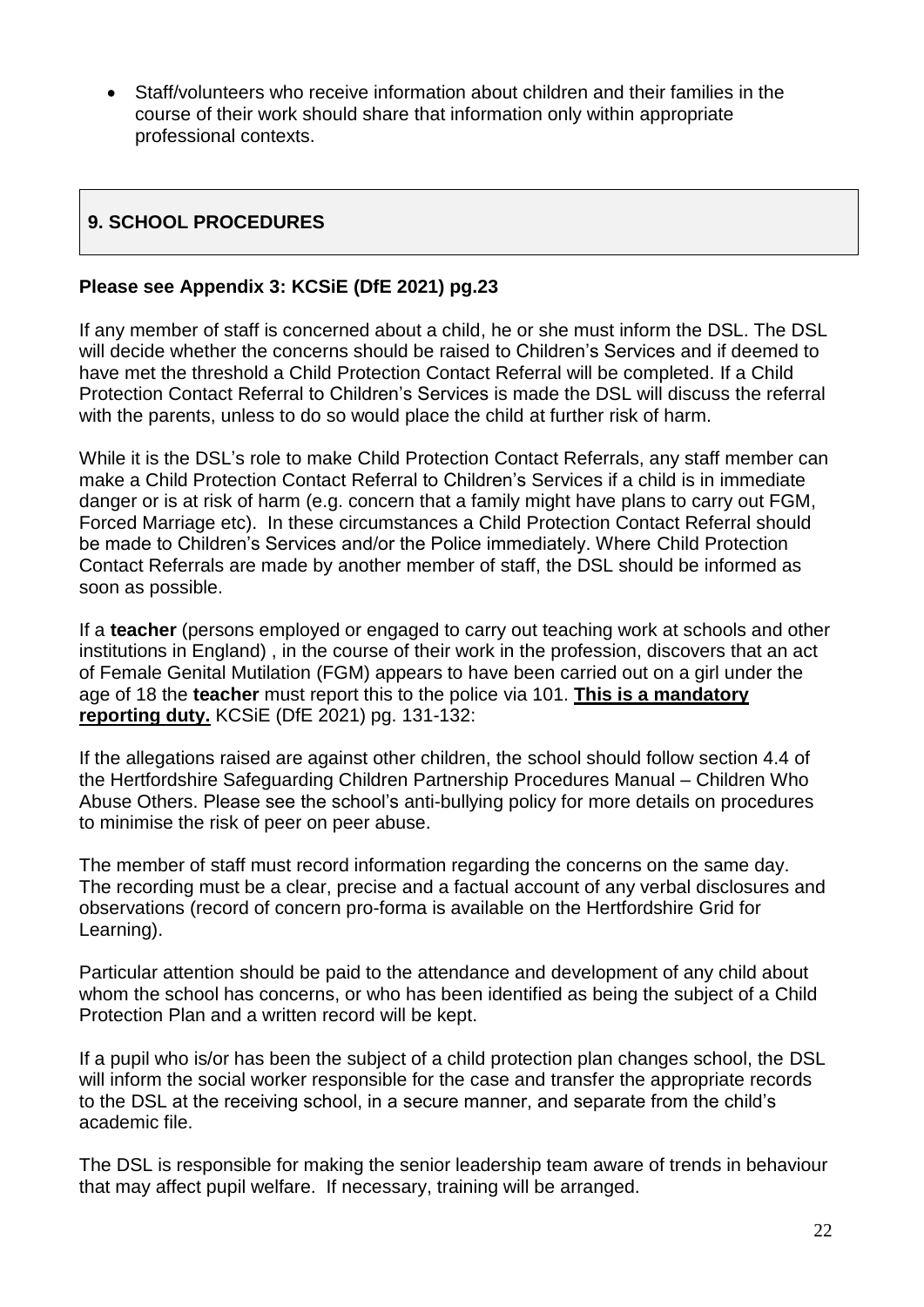#### **10. COMMUNICATION WITH PARENTS**

*Park Street Chirch of England Primary School* will ensure the Child Protection Policy is available publicly either via the school website or by other means.

Parents should be informed prior to a Child Protection Contact Referral, unless it is considered to do so might place the child at increased risk of significant harm by:

- The behavioural response it prompts e.g. a child being subjected to abuse, maltreatment or threats / forced to remain silent if alleged abuser informed.
- Leading to an unreasonable delay.
- Leading to the risk of loss of evidential material.

(The school may also consider not informing parent(s) where this would place a member of staff at risk).

The school will endeavour to ensure that parents understand the responsibilities placed on the school staff for safeguarding children.

Where reasonably possible schools and colleges should hold more than one emergency contact number for each pupil and student. KCSiE (DfE 2021) pg. 26.

Further guidance around information sharing can be located within; **Information sharing Advice for practitioners providing safeguarding services to children, young people, parents and carers** *(*DfE, 2018);

**[https://www.gov.uk/government/publications/safeguarding-practitioners](https://www.gov.uk/government/publications/safeguarding-practitioners-information-sharing-advice)[information-sharing-advice](https://www.gov.uk/government/publications/safeguarding-practitioners-information-sharing-advice)**

#### **11. ALLEGATIONS OF ABUSE MADE AGAINST ADULTS WHO WORK WITH CHILDREN AND YOUNG PEOPLE**

#### **An allegation is any information which indicates that a member of staff/volunteer may have:**

- Behaved in a way that has harmed a child or may have harmed a child.
- Possibly committed a criminal offence against or related to a child.
- Behaved towards a child or children in a way which indicates he or she would pose a risk of harm to children or
- Behaved or may have behaved in a way that indicated they may not be suitable to work with children.

This relates to members of staff, supply staff and volunteers who are currently working in any school or college regardless of whether the school or college is where the alleged abuse took place. Allegations against a teacher who is no longer teaching should be referred to the police. Historical allegations of abuse should also be referred to the police.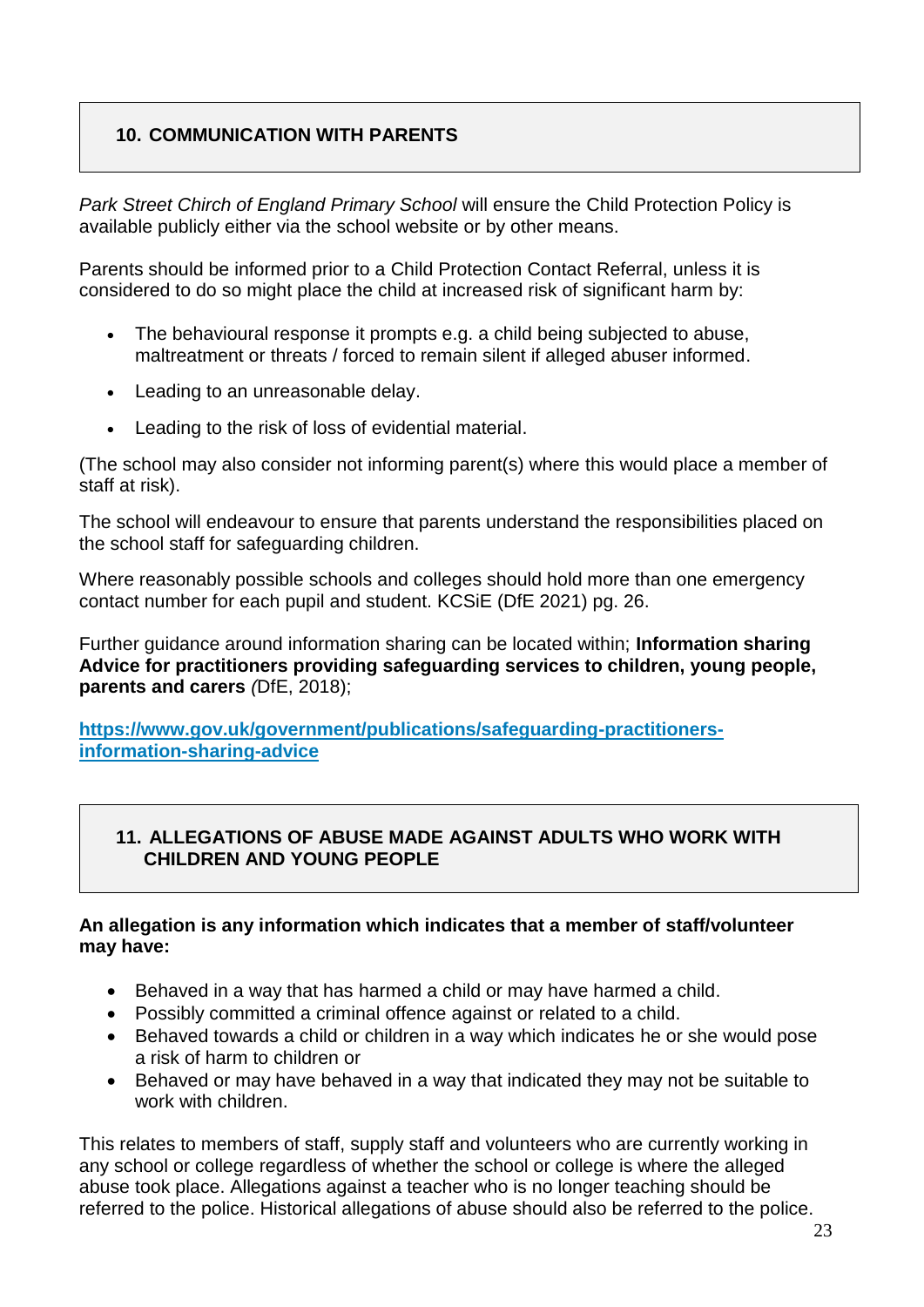**What staff should do if they have concerns about another member of staff who may pose a risk of harm to children allegations against a professional:**

- If staff have safeguarding concerns, or an allegation is made about another member of staff (including supply staff and volunteers) posing a risk of harm to children, this is to be referred to the headteacher, principal, proprietor of an independent school.
- Where the headteacher or principal is the subject of an allegation, the chair of governors, or the chair of the management committee or proprietor of an independent school (the case manager), should discuss the allegation immediately with the Local Authority Designated Officer(s) LADO.

Staff may consider discussing any concerns with the designated senior lead (DSL) for safeguarding and if appropriate make any referral via them.

The Chair of Governors in this school is:

NAME: Mrs Barbara Graham 01727872158

In the absence of the Chair of Governors, the Vice Chair should be contacted. The Vice Chair in this school is:

\_\_\_\_\_\_\_\_\_\_\_\_\_\_\_\_\_\_\_\_\_\_\_ \_\_\_\_\_\_\_\_\_\_\_\_\_\_\_\_\_\_\_\_\_\_\_\_\_

NAME: Mrs Ruth Ward

\_\_\_\_\_\_\_\_\_\_\_\_\_\_\_\_\_\_\_\_\_\_\_ \_01727872158\_\_\_\_\_\_\_\_\_\_\_\_\_\_\_\_\_\_\_\_\_\_\_\_

The person to whom an allegation is first reported should take the matter seriously and keep an open mind. S/he should not investigate or ask leading questions if seeking clarification; it is important not to make assumptions. Confidentiality should not be promised and the person should be advised that the concern will be shared on a 'need to know' basis only.

Actions to be taken include making an immediate written record of the allegation using the informant's words – including time, date and place where the alleged incident took place, brief details of what happened, what was said and who was present. This record should be signed, dated and immediately passed on to the Head Teacher.

The recipient of an allegation must **not** unilaterally determine its validity, and failure to report it in accordance with procedures is a potential disciplinary matter.

The Head Teacher/Chair of Governors will not investigate the allegation itself, or take written or detailed statements, but will assess whether it is necessary to refer the concern to the Local Authority Designated Officer (LADO Threshold Guidance may be used to inform this decision – found at

**[https://hertsscb.proceduresonline.com/chapters/p\\_manage\\_alleg.html](https://hertsscb.proceduresonline.com/chapters/p_manage_alleg.html)**

**Children's Services – 0300 123 4043 SOOHS (Out of Hours Service-Children's Services) – 0300 123 4043**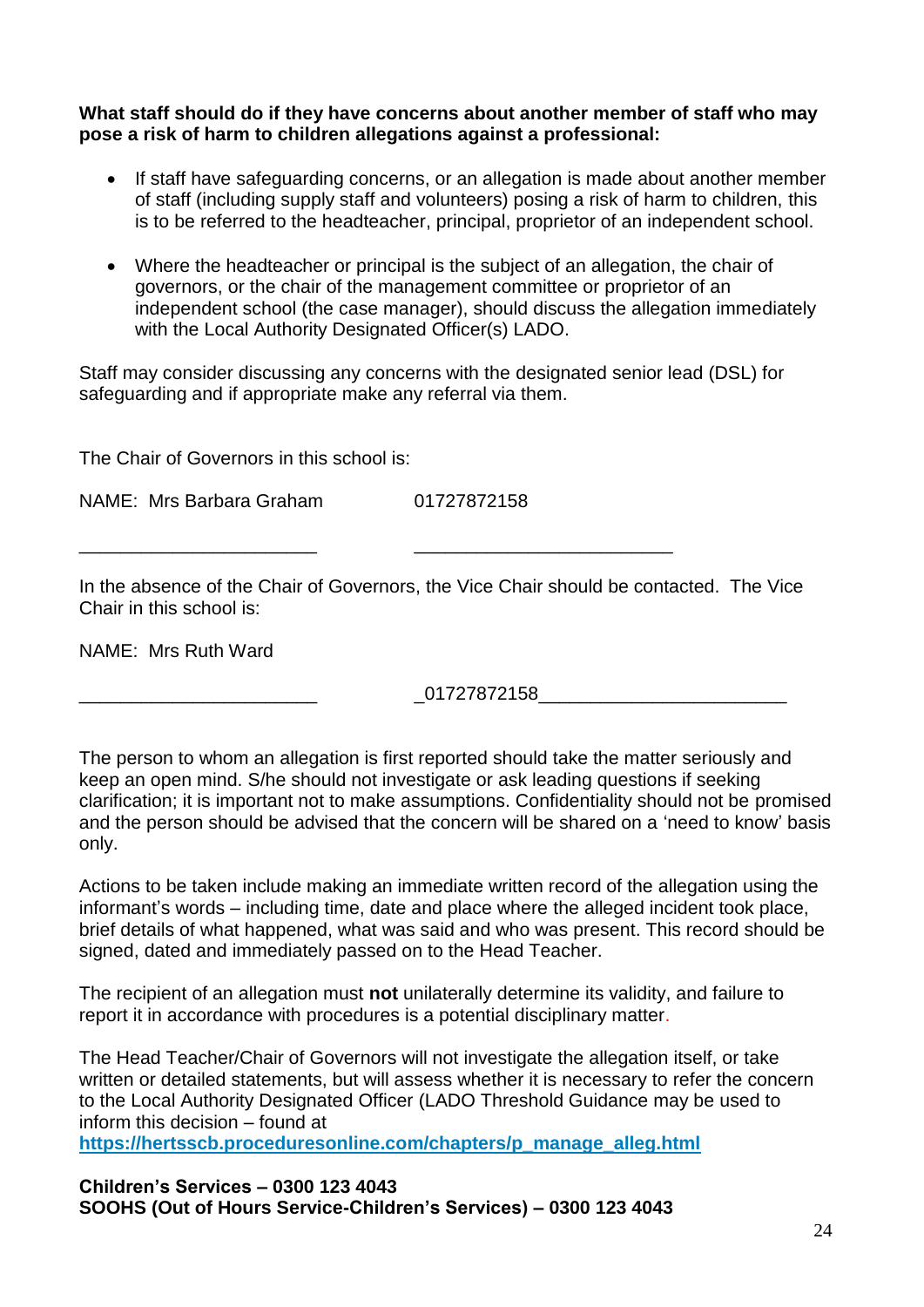If the allegation meets any of the four criteria set out at the start of this section, contact should always be made with the Local Authority Designated Officer without delay.

If it is decided that the allegation requires a child protection strategy meeting or joint evaluation meeting, this will take place in accordance with section 4.1 of the Hertfordshire Safeguarding Children Partnership Procedures Manual.

If it is decided it does not require a child protection strategy meeting or joint evaluation meeting, the LADO will provide the employer with advice and support on how the allegations should be managed.

The Head Teacher should, as soon as possible, **following briefing** from the Local Authority Designated Officer inform the subject of the allegation.

#### **For further information se**

Hertfordshire Safeguarding Children Partnership Procedures Manual Section 5.1.5 [Managing Allegations Against Adults who work with Children and Young People](http://www.proceduresonline.com/herts_scb/chapters/p_manage_alleg.html) 

Where a staff member feels unable to raise an issue with their employer/through the whistleblowing procedure or feels that their genuine concerns are not being addressed, other whistleblowing channels may be open to them:

- Children's Services 0300 123 4043
- NSPCC whistleblowing helpline is available for staff who do not feel able to raise concerns regarding child protection failures internally. Staff can call: 0800 028 0285 – line is available from 8:00 AM to 8:00 PM, Monday to Friday and Email: **[help@nspcc.org.uk](mailto:help@nspcc.org.uk)**

#### **What school or college staff should do if they have concerns about safeguarding practices within the school or college?**

- All staff and volunteers should feel able to raise concerns about poor or unsafe practice and potential failures in the school or education setting's safeguarding arrangements.
- Appropriate whistleblowing procedures, which are suitably reflected in staff training and staff behaviour policies, should be in place for such concerns to be raised with the school or college's senior leadership team.

#### **Safer working practice**

To reduce the risk of allegations, all staff should be aware of safer working practice and should be familiar with the guidance contained in the staff handbook/school code of conduct/staff behaviour policy and Safer Recruitment Consortium document *Guidance for safer working practice for those working with children and young people in education settings (May 2019) and also Addendum April 2020* available at **<https://www.saferrecruitmentconsortium.org/>**

The document seeks to ensure that the responsibilities of school leaders towards children and staff are discharged by raising awareness of illegal, unsafe, unprofessional and unwise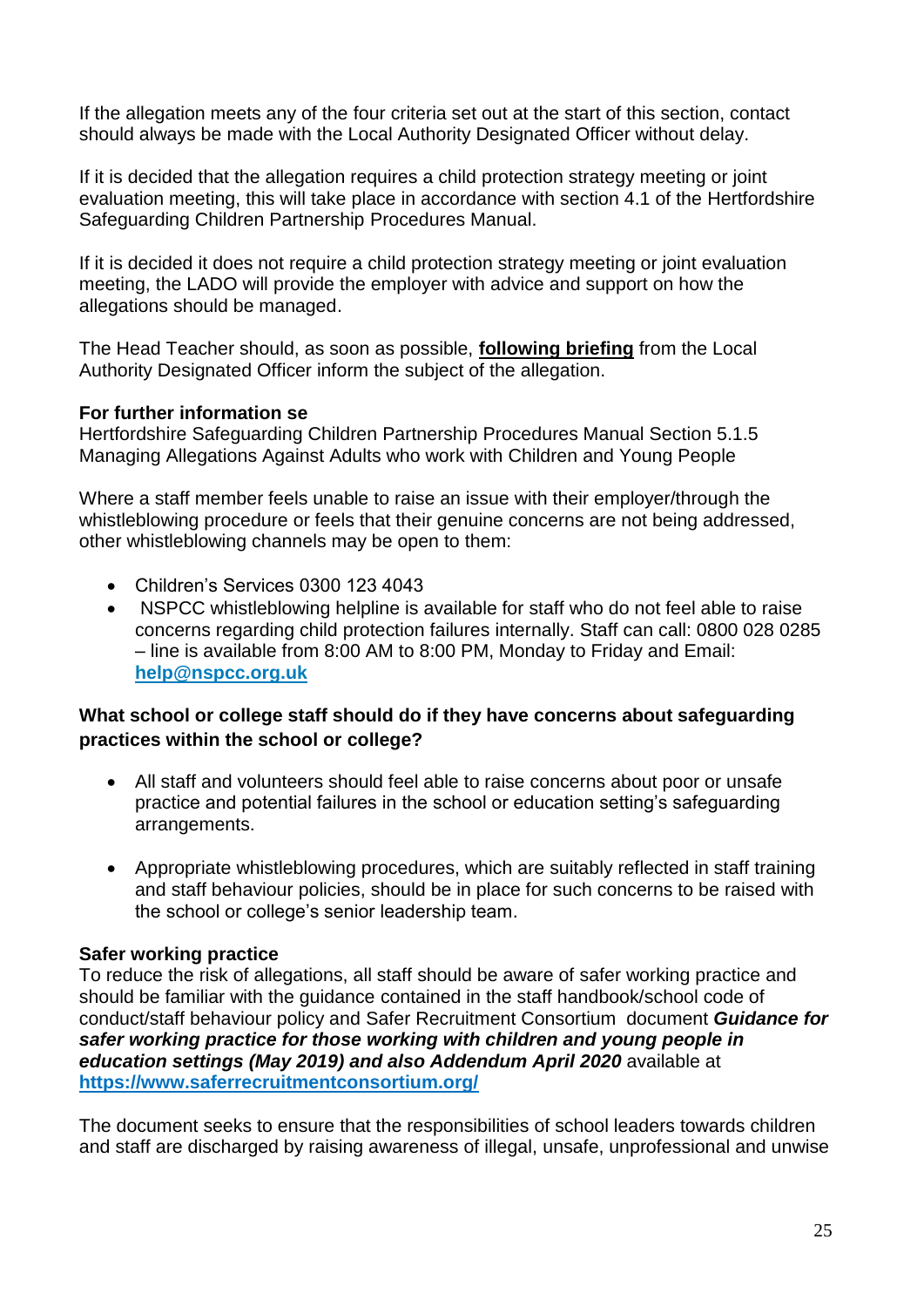Guidance will commence: 5 September 2016

#### **APPENDIX 1: KCSiE (DfE 2021) Part One OR Annex A: Information for all school and college staff Annex B: Further information**

On publication of this Child Protection Policy, September 2021, the CPSLO Service has decided to provide the hyperlink only to KCSiE rather than the document in its entirety, due to the potential for updates to the content.

**All** staff that have direct working with children should have access and have read Part one OR Annex A and Annex B (which provides further information specific forms of abuse and safeguarding issues) of this statutory guidance. Those staff who do not work directly with children should read **either Part one or Annex A** (a condensed version of Part one) of this guidance. This is entirely a matter for the school or college and will be based on their assessment of which guidance will be most effective for their staff to safeguard and promote the welfare of children**.** All Staff should also have the opportunity to seek clarity from designated staff for any content.

This is to assist staff to understand their role and discharge their responsibilities as set out in this guidance.

We highly recommend that staff are asked to sign to say they have read these sections (please see Appendix 2 below) and should subsequently be re-directed to these documents again should any changes occur. At Park Street C of E Primary School all staff sign to say they have read Part 1 of the guidance.

#### **Link to KCSiE (DfE, 2021):**

**[https://assets.publishing.service.gov.uk/government/uploads/system/uploads/attach](https://assets.publishing.service.gov.uk/government/uploads/system/uploads/attachment_data/file/999348/Keeping_children_safe_in_education_2021.pdf)** ment data/file/999348/Keeping children safe in education 2021.pdf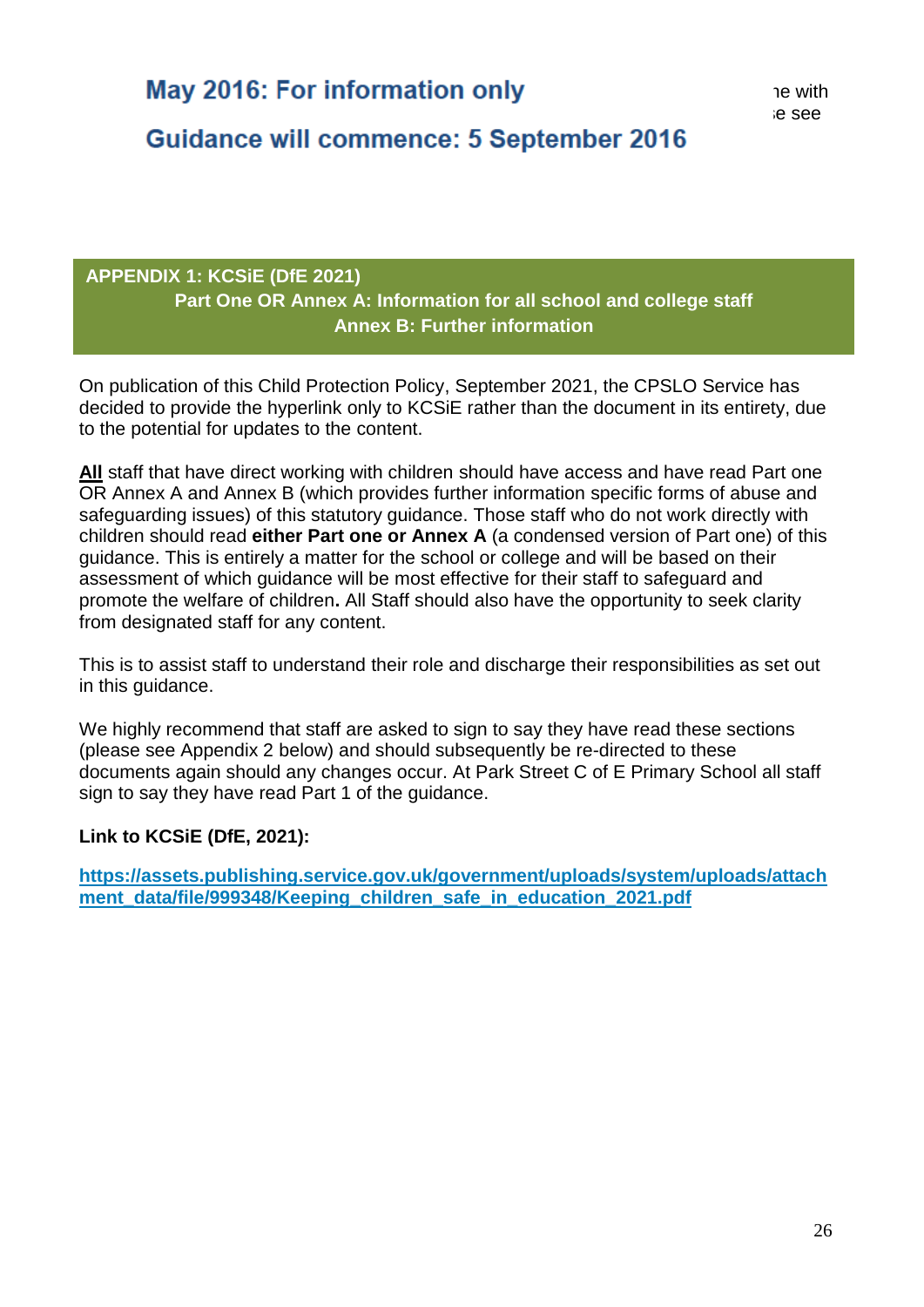**Annex G** KCSiE (DfE 2021): Substantive changes from September 2021:

**APPENDIX 2:** 

**DECLARATION FOR STAFF Child Protection Policy and KCSiE DfE 2021**

Park Street Church of England Primary School Academic Year 2021/2022

Please sign and return to Ms Monique Gregory (DSL)/ Mrs Victoria Duxbury (DDSL)

I, **( insert name)\_\_\_\_\_\_\_\_\_\_\_\_\_\_\_\_\_\_\_\_\_\_\_\_\_\_\_** have read and understood and am familiar with the contents of the following documents and understand my role and responsibilities as set out in these document(s).:

(1) The School/College's Child Protection Policy

(2) **Part One and Annex B** of **'Keeping Children Safe in Education'** DfE Guidance, 2021

- (3) Code of Conduct Policy
- (4) Whistleblowing Policy

I am aware that the DSLs/DDSLs are:

………………………………………………………………………………………………………… ………………………………………………………………………………………………………… ………………………………………………………………………………………………………… ………………………………………………………………………………………………………… …………………………………………

and I am able to discuss any concerns that I may have with them.

I know that further guidance, together with copies of the policies mentioned above, are available on the staff room Safeguarding notice board and I the Safeguarding Polcies folder housed underneath the board

Signed\_\_\_\_\_\_\_\_\_\_\_\_\_\_\_\_\_ Print Name…………………………….

Date\_\_\_\_\_\_\_\_\_\_\_\_\_\_\_\_\_\_\_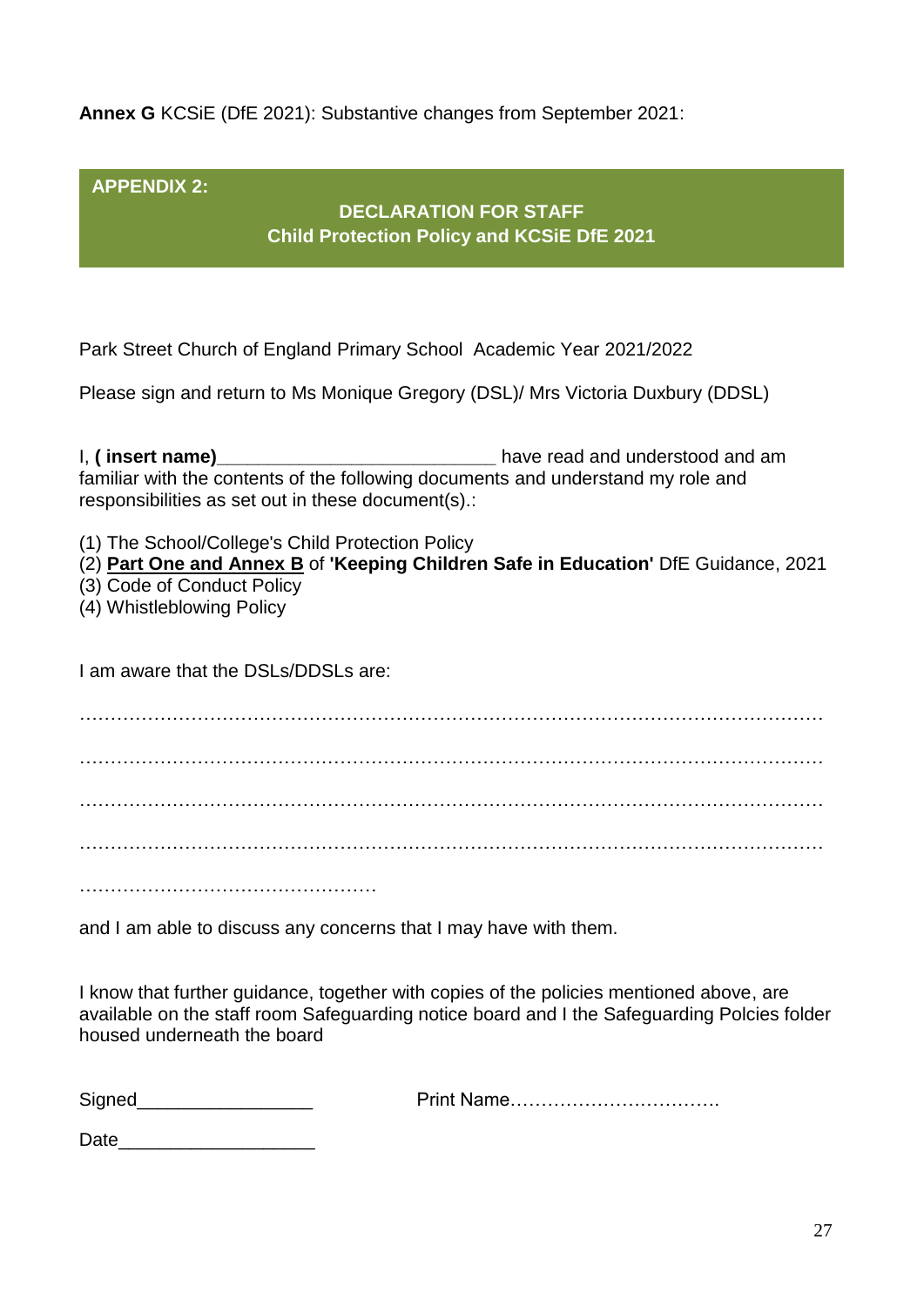

Page 23 of KCSIE 2021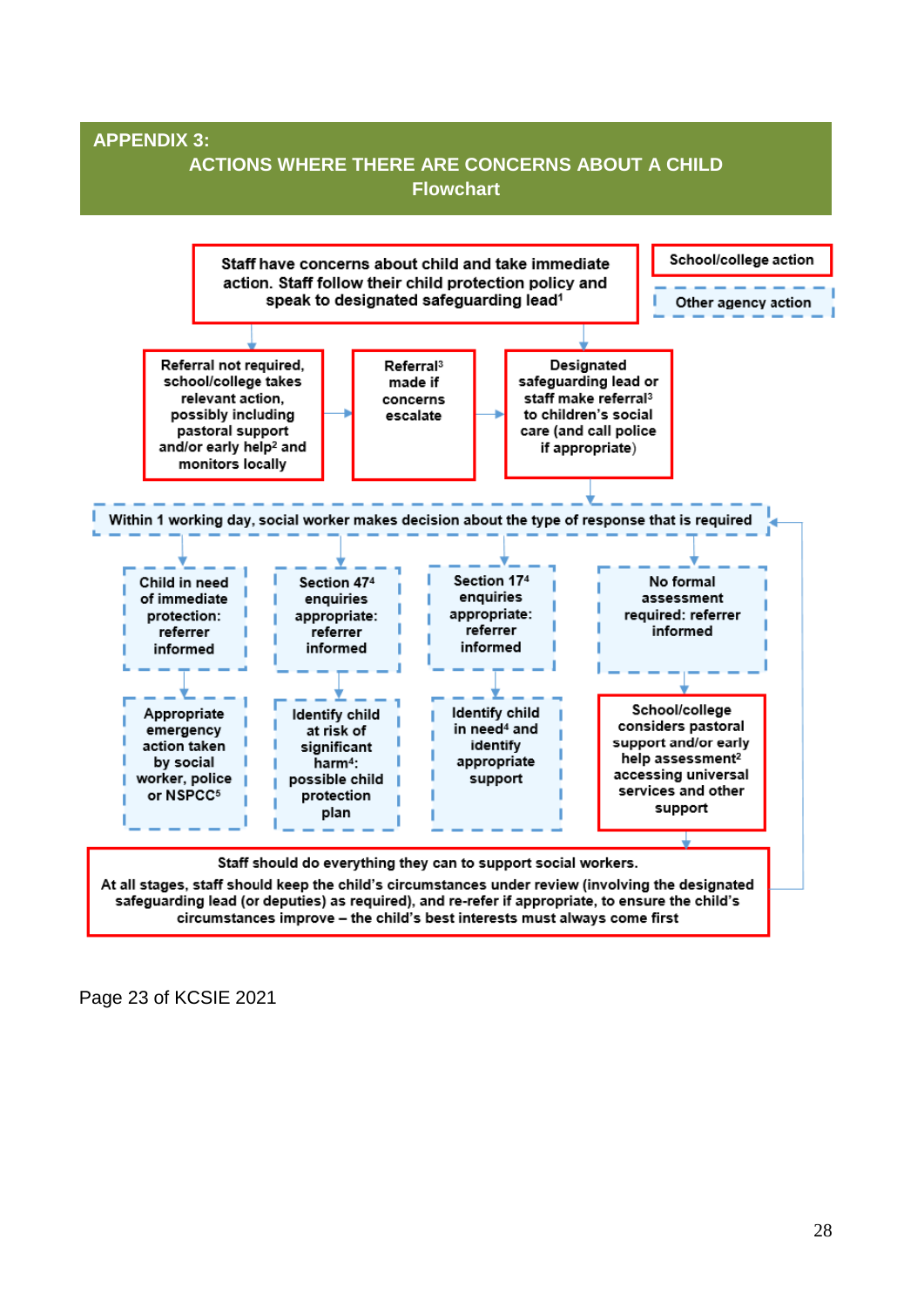#### **The National Police Chiefs' Council-** *When to call the police* **guidance**

This advice covers incidents on school and college premises where students have potentially committed a crime. It provides guidance on what schools and colleges should bear in mind when considering contacting the police. This advice covers the following situations:

- Assault
- Criminal damage
- Cyber crime
- Drugs
- Harassment
- Sexual offences
- Theft
- Weapons

This advice aims to support schools and college to make defensible decisions when considering whether to involve the police. Further guidance can be found at;

**[https://www.npcc.police.uk/documents/Children%20and%20Young%20people/When](https://www.npcc.police.uk/documents/Children%20and%20Young%20people/When%20to%20call%20the%20police%20guidance%20for%20schools%20and%20colleges.pdf) [%20to%20call%20the%20police%20guidance%20for%20schools%20and%20colleges](https://www.npcc.police.uk/documents/Children%20and%20Young%20people/When%20to%20call%20the%20police%20guidance%20for%20schools%20and%20colleges.pdf) [.pdf](https://www.npcc.police.uk/documents/Children%20and%20Young%20people/When%20to%20call%20the%20police%20guidance%20for%20schools%20and%20colleges.pdf)**

#### **APPENDIX 4:**

**OPERATION ENCOMPASS – Information sharing from Police regarding Domestic Abuse notifications (2nd December 2019)**

#### **Operation Encompass Safeguarding Statement:**

- Our school is part of Operation Encompass. This is a police and education early intervention safeguarding partnership which supports children and young people who experience Domestic Abuse.
- Operation Encompass means that the police will share information about Domestic Abuse incidents with our school PRIOR to the start of the next school day when they have been called to a domestic incident.
- Our parents are fully aware that we are an Operation Encompass school.
- The Operation Encompass information is stored in line with all other confidential safeguarding and child protection information.
- The Key Adult has also led training for all school staff and Governors about Operation Encompass, the prevalence of Domestic Abuse and the impact of this abuse on children. We have also discussed how we can support our children following the Operation Encompass notification.
- We are aware that we must do nothing that puts the child/ren or the non-abusing adult at risk.
- The Safeguarding Governor will report on Operation Encompass in the termly report to Governors. All information is anonymised for these reports.
- The Key Adult has used the Operation Encompass Toolkit to ensure that all appropriate actions have been taken by the school.

#### OUR KEY ADULTS ARE:

Ms Monique Gregory, Mrs Victoria Duxbury, Mrs Judith Lovelock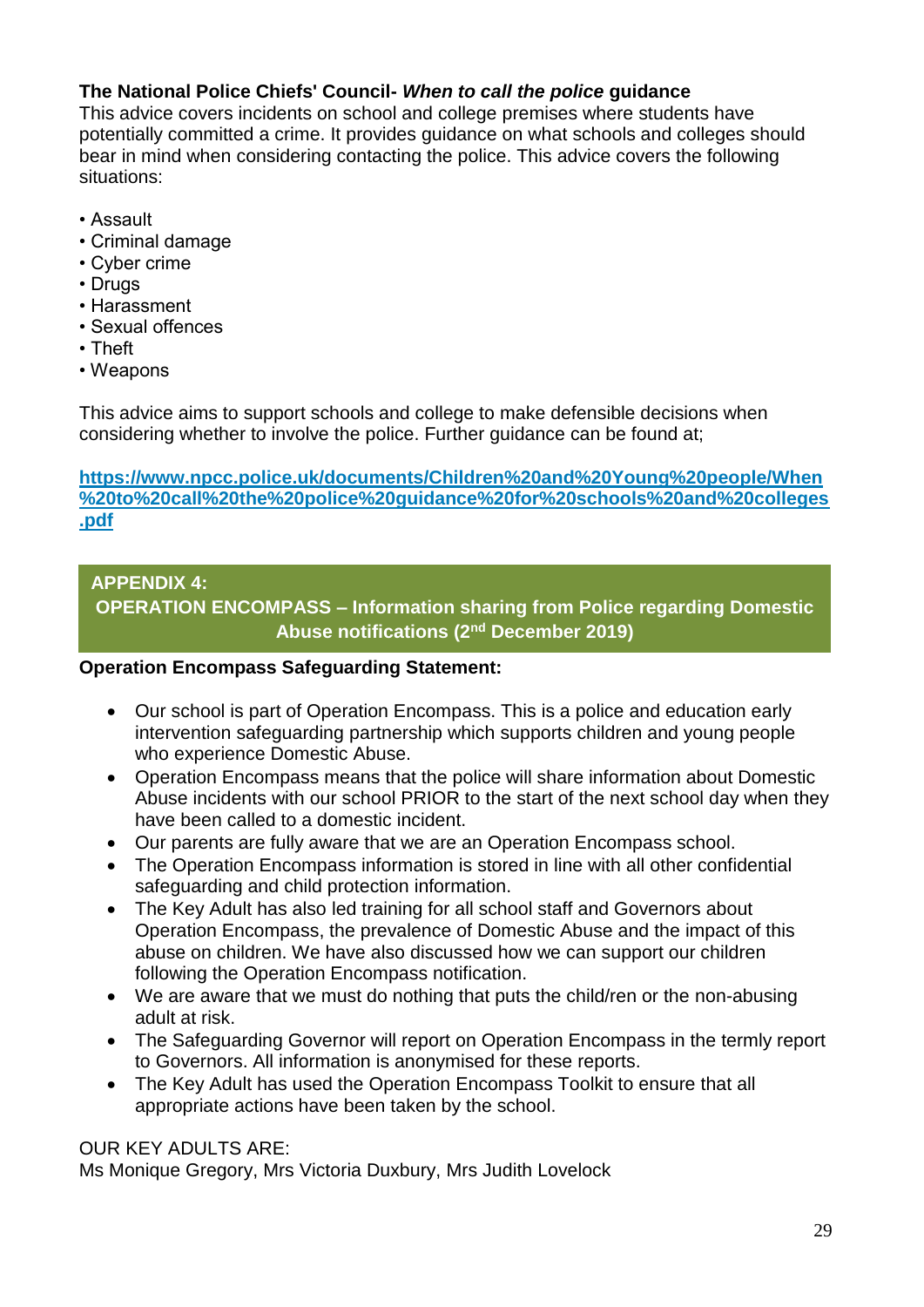**Key contacts at** Park Street Church of England Primary School

| <b>Role</b>                              | <b>Name</b>   | <b>Contact</b> | <b>Email</b>                      |
|------------------------------------------|---------------|----------------|-----------------------------------|
|                                          |               | number         |                                   |
| <b>Designated</b>                        | Ms Monique    | 01727872158    | admin@parkstreet.herts.sch.uk     |
| <b>Safeguarding</b><br>Lead              | Gregory       |                |                                   |
| <b>Deputy</b>                            | Mrs Victoria  | 01727872158    | vduxbury@parkstreet/herts.sch.uk  |
| <b>Designated</b><br><b>Safeguarding</b> | Duxbury       |                |                                   |
| Lead (s)                                 |               |                |                                   |
|                                          | Mrs Judith    |                | jlovelock@parkstreet.herts.sch.uk |
|                                          | Lovelock      |                |                                   |
| Headteacher /                            | Ms Monique    | 01727872158    | admin@parkstreet.herts.sch.uk     |
| <b>Principal</b>                         | Gregory       |                |                                   |
| <b>Chair of</b>                          | Mrs Barbara   | 01727872158    | bgraham@parkstret.herts.sch.uk    |
| <b>Governors</b>                         | Graham        |                |                                   |
| <b>Vice Chair of</b>                     | Mrs Ruth Ward | 01727872158    | rward@parjkstreet.herts.sch.uk    |
| <b>Governors</b>                         |               |                |                                   |

#### **Children missing from education in accordance with setting attendance policy**

All children, regardless of their circumstances, are entitled to an efficient, full time education which is suitable to their age, ability, aptitude and any special educational needs they may have. Children missing education are children of compulsory school age who are not registered pupils at a school and are not receiving suitable education otherwise than at a school. Children missing education are at significant risk of underachieving, being victims of harm, child sexual exploitation or radicalisation, and becoming NEET (not in education, employment or training) later in life.

Department for Education guidance makes it clear that in carrying out this duty, local authorities must have in place arrangements for joint working and information sharing with other local authorities and partner agencies. It also states that all agencies which come into contact with children must cooperate with the local authority's arrangements for identifying children thought to be missing from education.

Separate guidance is available for schools on Herts Grid for Learning; about the legitimate removal of pupils from a school roll. A child legitimately removed from roll is not in most cases missing from education and all schools, including academies and independent schools are legally required to notify the local authority when they remove/plan to remove a child from their roll.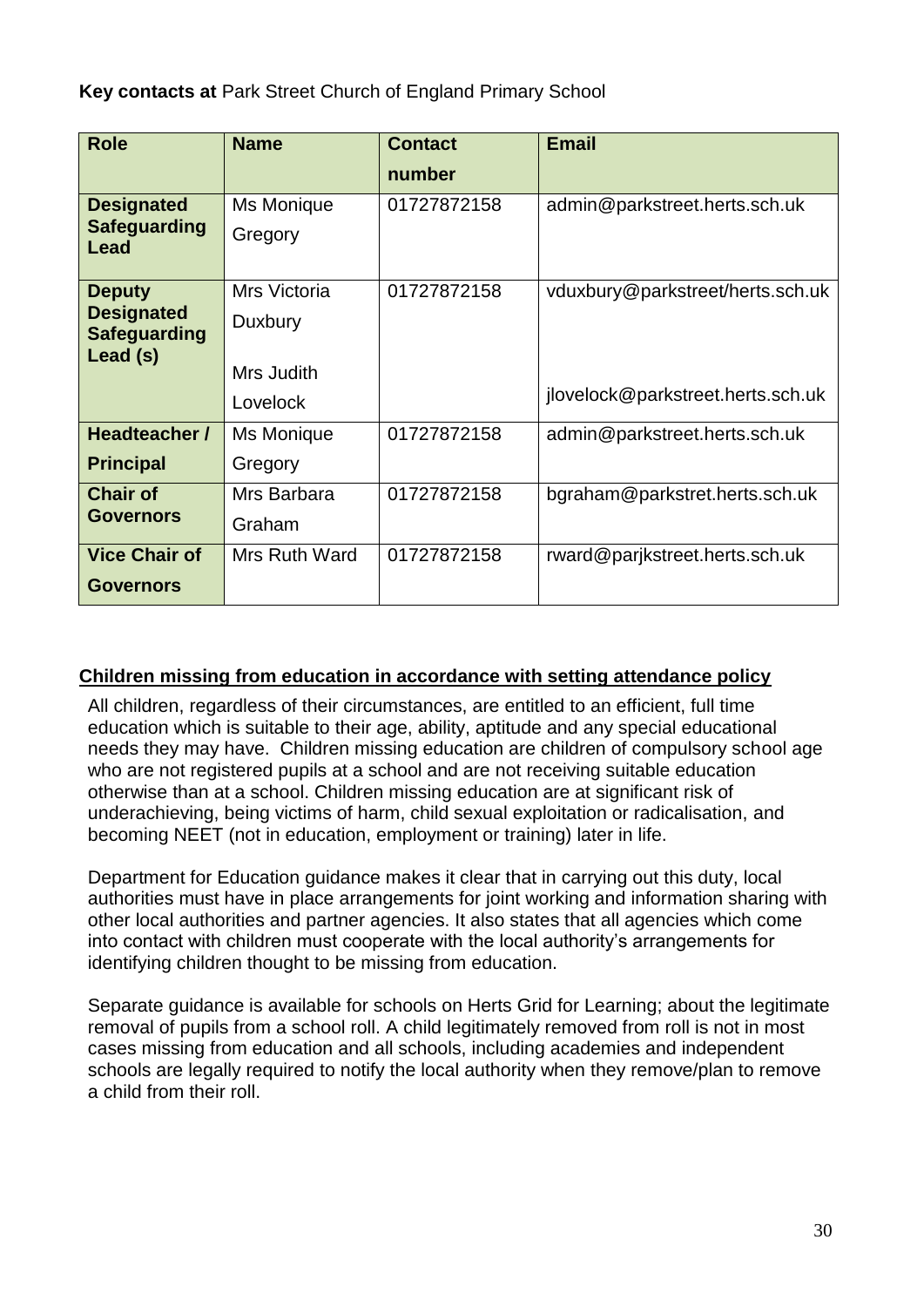#### **APPENDIX 5:**

#### **Ofsted school Inspection Handbook September 2021**

This handbook is primarily a guide for inspectors on how to carry out school inspections. However, it is made available to schools and other organisations to ensure that they are informed about the processes and procedures of inspection. It seeks to balance the need for consistency in inspections with the flexibility required to respond to the individual circumstances of each school.

On publication of this Child Protection Policy, September 2021, the CPSLO Service has decided to provide the hyperlink only to the Ofsted School Inspection Handbook rather than the document in its entirety, due to the potential for updates to the content. **[https://www.gov.uk/government/publications/school-inspection-handbook](https://www.gov.uk/government/publications/school-inspection-handbook-eif/schools-inspection-handbook-for-september-2021)[eif/schools-inspection-handbook-for-september-2021](https://www.gov.uk/government/publications/school-inspection-handbook-eif/schools-inspection-handbook-for-september-2021)**

#### **APPENDIX 6:**

**Sexual violence and sexual harassment between children in schools and colleges guidance (2021)**

This is advice provided by the Department for Education (the department). Its focus is child on child sexual violence and sexual harassment at schools and colleges. The advice covers children of all ages, from primary through to secondary stage and into colleges and online. For the purposes of this advice, a child is anyone under the age of 18. Whilst the focus of the advice is on protecting and supporting children, schools and colleges should of course protect any adult students and engage with adult social care, support services and the police as required.

The advice sets out what sexual violence and sexual harassment is, how to minimise the risk of it occurring and what to do when it does occur or is alleged to have occurred. The advice highlights best practice and cross-references other advice, statutory guidance and the legal framework.

It is for individual schools and colleges to develop their own policies and procedures. It is important that policies and procedures are developed in line with their legal obligations, including the Human Rights Act 1998 and the Equality Act 2010, especially the Public Sector Equality Duty, and their local multi-agency safeguarding arrangements. It is important that schools and colleges consider how to reflect sexual violence and sexual harassment in their whole school or college approach to safeguarding and in their child protection policy.

On publication of this Child Protection Policy, September 2021, the CPSLO Service has decided to provide the hyperlink to the document rather than the document in its entirety, due to the potential for updates to the content. **[https://assets.publishing.service.gov.uk/government/uploads/system/uploads/attach](https://assets.publishing.service.gov.uk/government/uploads/system/uploads/attachment_data/file/999239/SVSH_2021.pdf) [ment\\_data/file/999239/SVSH\\_2021.pdf](https://assets.publishing.service.gov.uk/government/uploads/system/uploads/attachment_data/file/999239/SVSH_2021.pdf)**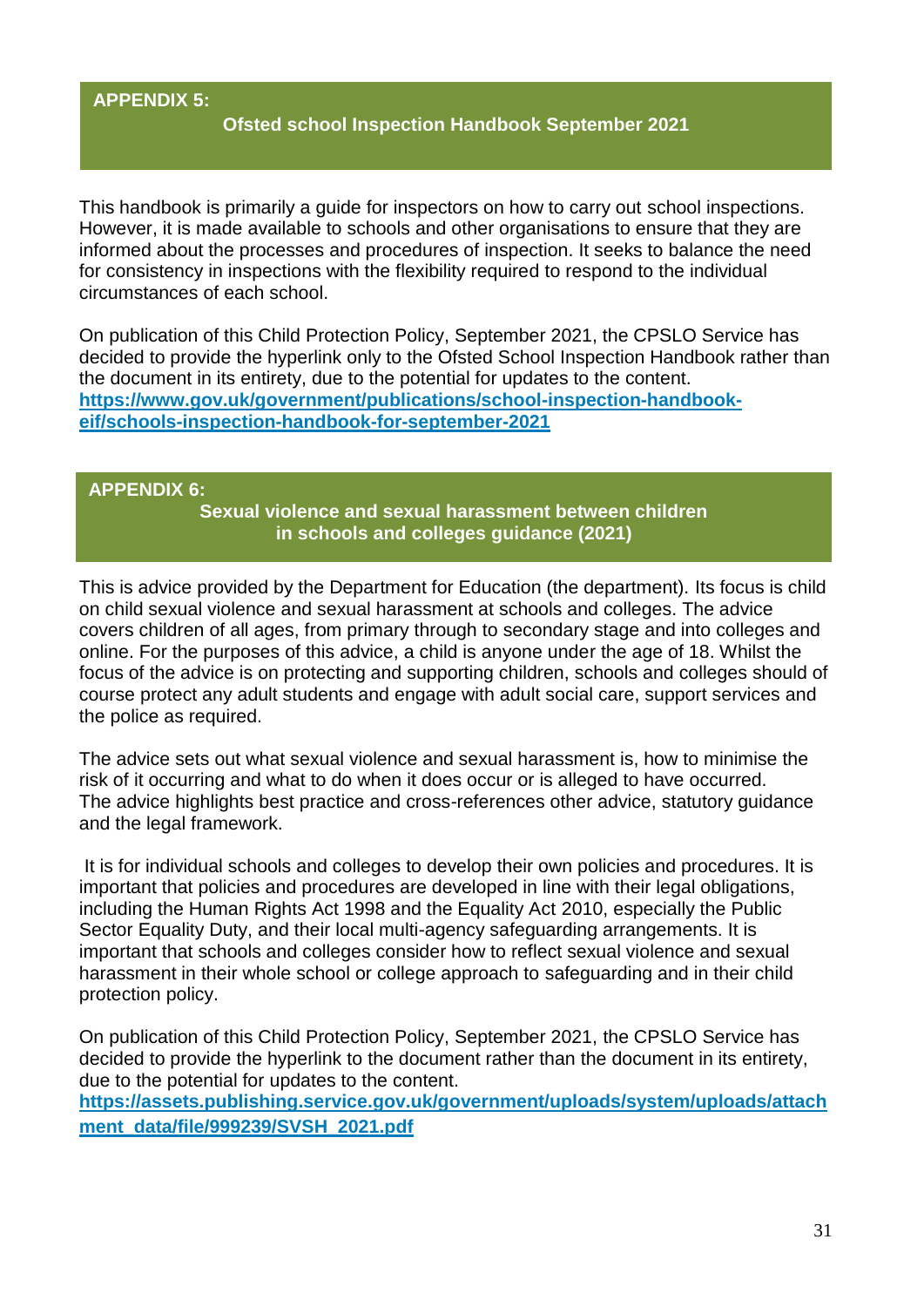#### **APPENDIX 7:**

#### **Online Safety Guidance**

On publication of this Child Protection Policy, September 2021, the CPSLO Service has decided to signpost to the document rather than provide the document in its entirety, due to the potential for updates to the content.

**Annex D**: KCSiE (DfE,2021) for national guidance

Hertfordshire Guidance: **[https://thegrid.org.uk/safeguarding-and-child-protection/online-safety/online-safety](https://thegrid.org.uk/safeguarding-and-child-protection/online-safety/online-safety-national-guidance)[national-guidance](https://thegrid.org.uk/safeguarding-and-child-protection/online-safety/online-safety-national-guidance)**

**APPENDIX 8: Covid guidance into new academic year 2021-2022**

On publication of this Child Protection Policy, September 2021, the CPSLO Service has decided to provide the hyperlink to the document rather than the document in its entirety, due to the potential for updates to the content.

**[https://www.gov.uk/government/collections/guidance-for-schools-coronavirus](https://www.gov.uk/government/collections/guidance-for-schools-coronavirus-covid-19)[covid-19](https://www.gov.uk/government/collections/guidance-for-schools-coronavirus-covid-19)**

**APPENDIX 9:**

**GDPR, data protection and Freedom of Information**

If schools subscribe to the Herts for Learning GDPR Toolkit or Enhanced Data Protection Officer Service, schools can contact the service desk for guidance.

Schools can also contact their legal providers.

Further information can be accessed at; **<https://ico.org.uk/for-organisations/>**

#### **APPENDIX 10:**

**Table of substantiative changes from previous CP policy**

| <b>SECTION OF POLICY</b> | <b>CHANGES</b>                                                                                      |
|--------------------------|-----------------------------------------------------------------------------------------------------|
| <b>Policy review</b>     | Adding of 'Academy'/ 'principal' and 'board of trustee' to<br>reflect settings that use these terms |
|                          |                                                                                                     |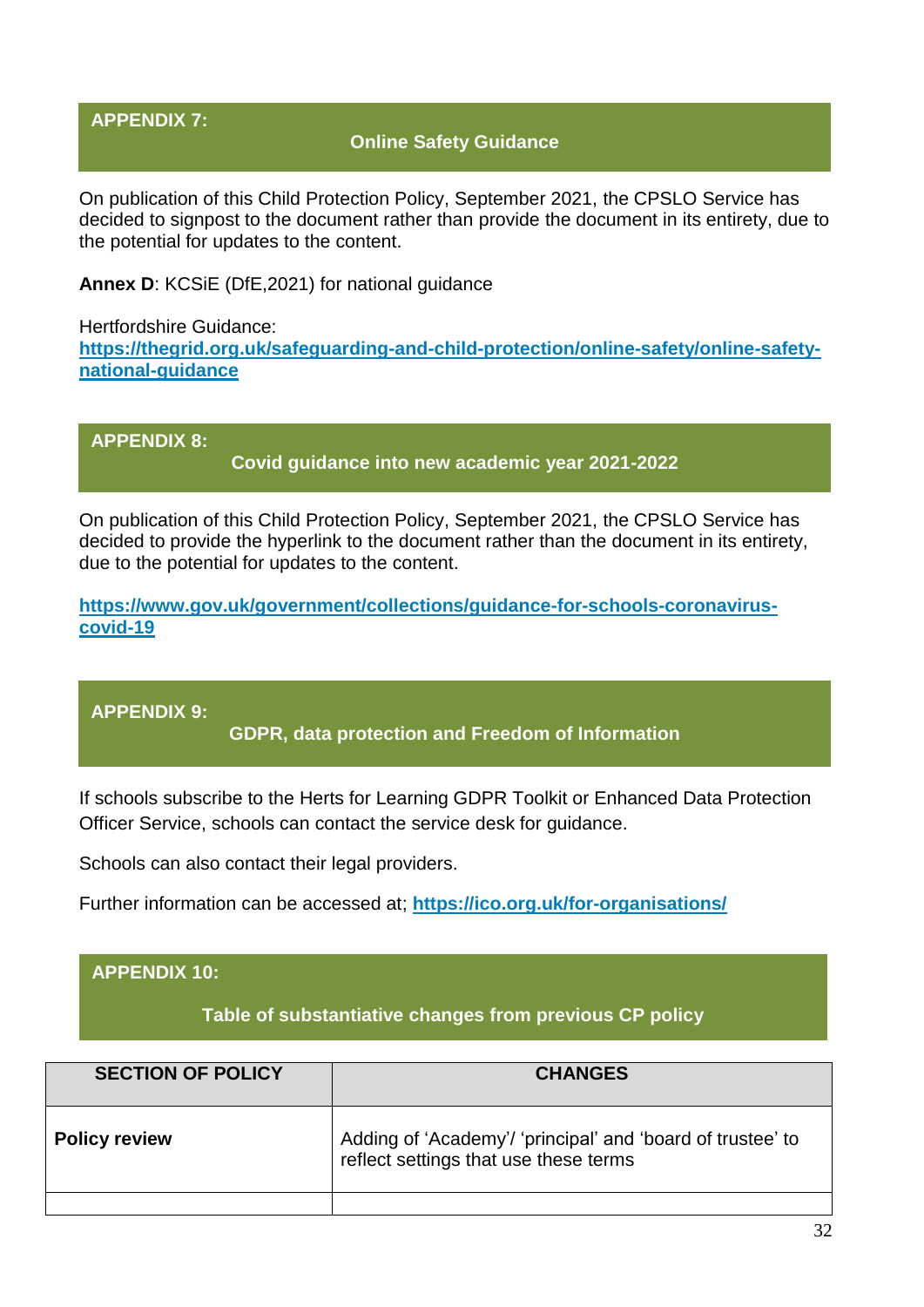| 1.Introduction                                  | Addition of Annex A for staff who do not have direct work<br>with children                                                                                                                                        |
|-------------------------------------------------|-------------------------------------------------------------------------------------------------------------------------------------------------------------------------------------------------------------------|
|                                                 | Addition of Supply staff, voluntary and contract worker<br>categories added                                                                                                                                       |
|                                                 | Addition of Online Safety training requirement                                                                                                                                                                    |
|                                                 | Page of KCSiE now referenced as Pg 31-33                                                                                                                                                                          |
|                                                 | Addition of 'best' interest of the child to reflect language in<br>KCSiE.                                                                                                                                         |
| <b>2.Statutory Framework</b>                    | Update pf 2021 edition of KCSiE referenced                                                                                                                                                                        |
|                                                 | Addition of recommended legislation used; Sexual<br>violence and sexual harassment between children in<br>schools and colleges (DfE 2017)                                                                         |
| 3.DSL/DDSL                                      | Updated section on recommended Training for DSL/<br>DDSL role as stated in KCSiE 2021                                                                                                                             |
|                                                 | Addition of Supply staff, voluntary and contract worker<br>categorised added.                                                                                                                                     |
| 4. The management of<br>safeguarding (Governing | 'Employee' added to code of conduct                                                                                                                                                                               |
| Body, proprietors and<br>management committees) | Addition of Annex A added from KCSIE as an condensed<br>version of Part 1 as an alternative option for staff who do<br>not have direct contact working with children (as decided<br>by governors or proprietors). |
|                                                 | Annex B KCSIE referenced as area now detailing specific<br>safeguarding issues.                                                                                                                                   |
|                                                 | 'Trustee' added                                                                                                                                                                                                   |
|                                                 | Part 4 of KCSIE area now reflecting responding to<br>allegations against staff                                                                                                                                    |
|                                                 | Pg 57 referenced of KCSiE regarding information relating<br>to staff DBS checks                                                                                                                                   |
| 5. When to be concerned                         | Removal of Family and Parent descriptions on types of<br>abuse.                                                                                                                                                   |
|                                                 | 'Child protection' added to contact referral due to being                                                                                                                                                         |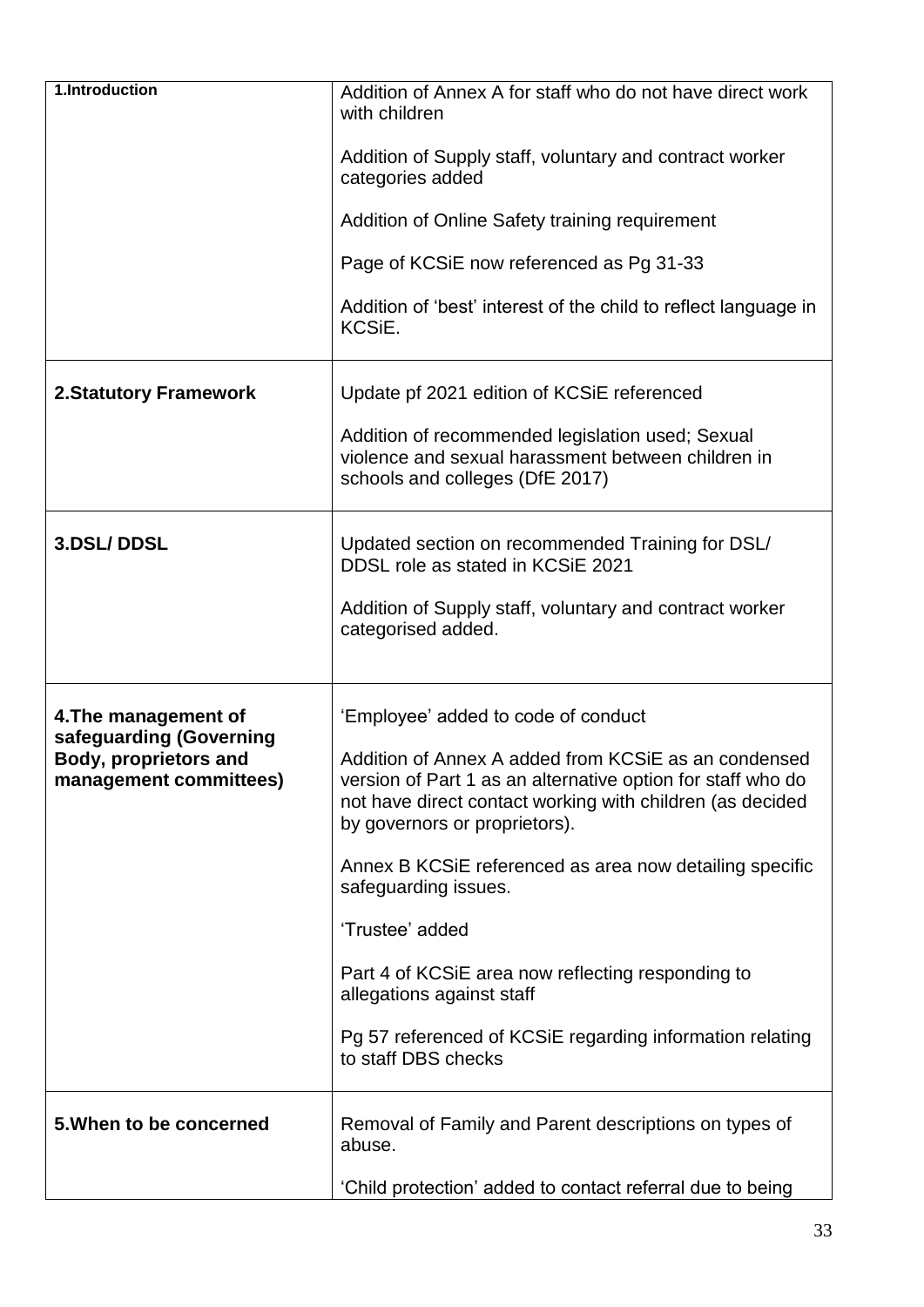|                                                                                             | renamed by Hertfordshire.                                                                                                                                                                                                                             |
|---------------------------------------------------------------------------------------------|-------------------------------------------------------------------------------------------------------------------------------------------------------------------------------------------------------------------------------------------------------|
|                                                                                             | DSL's 'and their deputies' added to reflect joint<br>responsibility of deputies in reporting concerns related to<br>safeguarding.                                                                                                                     |
|                                                                                             | Part 5 of KCSiE referenced as area added in KCSiE 2021<br>relating to Child on Child sexual violence and sexual<br>harassment.                                                                                                                        |
|                                                                                             | Annex B referenced now area of KCSIE relating to Child<br>Sexual Exploitation and Child Criminal Exploitation.                                                                                                                                        |
|                                                                                             | KCSIE Pg133 referenced in terms of schools PREVENT<br>duty.                                                                                                                                                                                           |
| <b>6.Dealing with a Disclosure</b>                                                          | Area added around Third party disclosures                                                                                                                                                                                                             |
| <b>7. Record Keeping</b>                                                                    | No changes from CP policy 2020                                                                                                                                                                                                                        |
| 8. Confidentiality                                                                          | No changes from CP policy 2020                                                                                                                                                                                                                        |
| <b>9.School Procedures</b>                                                                  | KCSIE Pg 23 now where Reporting pathway flow chart is<br>listed                                                                                                                                                                                       |
|                                                                                             | KCSIE Pg 131-132 regarding staff mandatory reporting<br>duty related to Female Genital Mutilation.                                                                                                                                                    |
| <b>10.Communication with</b><br>parents                                                     | KCSIE Pg 26 regarding student emergency contact details<br>recommendations.                                                                                                                                                                           |
|                                                                                             | Weblink now added for Further guidance around<br>information sharing can be located within; Information<br>sharing Advice for practitioners providing<br>safeguarding services to children, young people,<br>parents and carers (DfE, 2018) document. |
| 11. Allegations of abuse made<br>against adults who work with<br>children and young people. | Hertfordshire Safeguarding Children Partnership (HSCP)<br>Procedures Manual Section 5.1.5 Managing Allegations<br>Against Adults who work with Children and Young People,<br>referenced.                                                              |
|                                                                                             | Link to HSCP escalation and complaints procedures<br>included.                                                                                                                                                                                        |
|                                                                                             |                                                                                                                                                                                                                                                       |